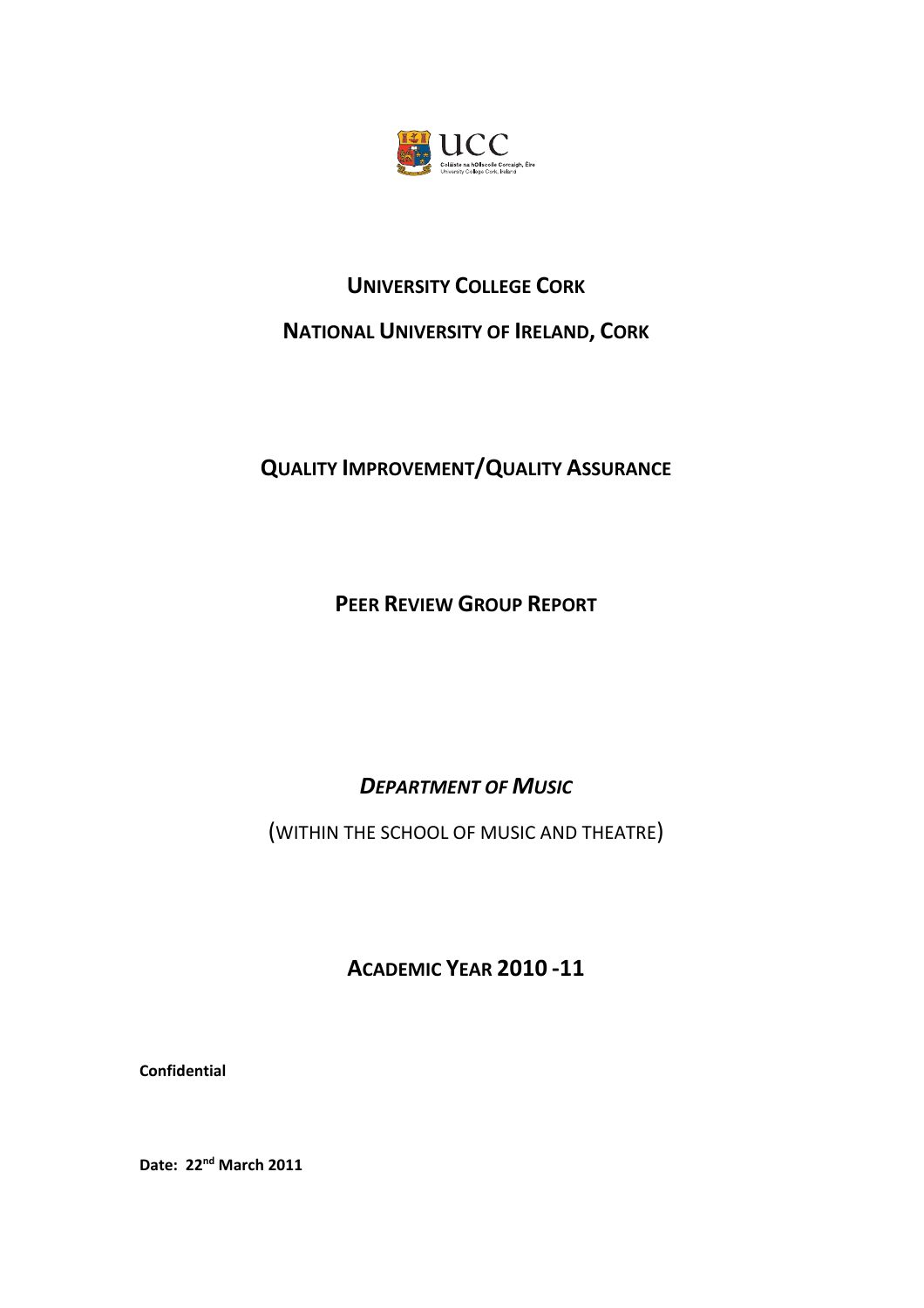#### **PEER REVIEW GROUP (PRG) MEMBERS**

| <b>Name</b>    |                       | <b>Affiliation</b>                              |
|----------------|-----------------------|-------------------------------------------------|
|                |                       |                                                 |
| $\mathbf{1}$ . | Dr. Helen Phelan      | Irish World Academy of Music and Dance          |
| (Chair)        |                       | University of Limerick                          |
| 2.             | Dr. David Ryan        | School of History                               |
|                |                       | University College Cork                         |
| 3.             | Ms. Mary McCarthy     | Director                                        |
|                |                       | <b>National Sculpture Factory</b>               |
| $4_{\cdot}$    | Dr. Scott Wilson      | <b>Music Department</b>                         |
|                |                       | University of Birmingham                        |
| 5.             | Mr Brendan O'Sullivan | Director, Programme in Planning and Sustainable |
| (Rapporteur)   |                       | Development, University College Cork            |

#### **THE UNIT UNDER REVIEW: THE DEPARTMENT OF MUSIC AT UCC**

The Department of Music - a component discipline of the recently formed UCC 'School of Music and Theatre' – is the academic unit reviewed in this report.

In the context of the on-going restructuring of colleges within UCC, and the re-classification of departments into schools and disciplines, there is, for the time being, some potential for confusion to arise with respect to the way that various entities and roles are named and referred to. Whilst this is likely to be clarified and resolved in the medium term at UCC level, the Peer Review Group (PRG) considers it to be a particular challenge for the discipline of Music in UCC on a wider level, not least because of the high profile of the Cork School of Music which has a similar-sounding name but is in fact part of the Cork Institute of Technology.

Another source of possible confusion at present (February 2011) is the fact that the position of Head of Discipline – previously referred to as Head of Department – is vacant. For this review, the PRG takes the view that day-to-day leadership of the discipline currently lies *de facto* with Dr. Mel Mercier who is also Head of the School of Music and Theatre. To avoid confusion here the term 'Department' is used to refer to the unit being reviewed, i.e. the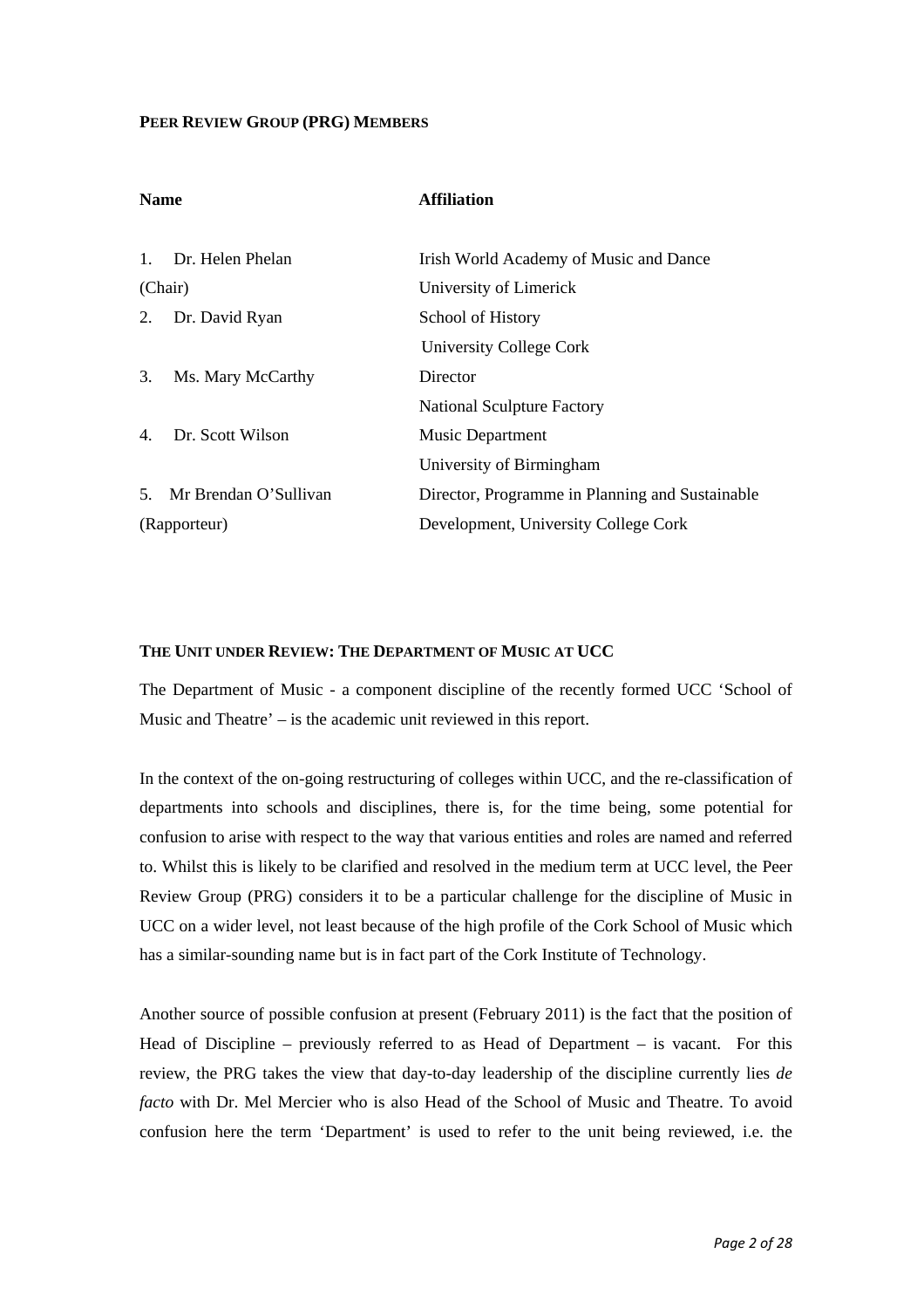academic discipline of music only. Where the larger entity (which also includes Drama and Theatre Studies) is referred to, the term 'School' is used.

#### **TIMETABLE OF THE SITE VISIT**

The visit was conducted over two days  $18<sup>th</sup>$  and  $19<sup>th</sup>$  January 2011. The team was based at a meeting room in the River Lee Hotel. The visit was facilitated by Ms. Aoife Ní Néill of the Quality Promotion Unit in UCC. The final timetable is given in Appendix A.

The PRG considers that the timetable - although a full one - was well structured and appropriate for the tasks at hand. It is also considered that adequate time was available to meet all relevant people and visit the appropriate facilities. Any additional documents or other material requested by the team were made available in a timely fashion and all necessary adjustments to the timetable were handled efficiently and smoothly. For example, the PRG requested a meeting with a representative of the Office of Buildings and Estates and this was facilitated without difficulty

#### **PEER REVIEW**

#### **Methodology**

The PRG appointed Dr. Helen Phelan as chair and Mr. Brendan O'Sullivan as rapporteur. Other tasks were assigned in accordance with the recommendations of the Quality Promotion Unit (QPU). Each member of the group individually engaged with all aspects of the review process.

#### **Site Visit: Day 1**

The first formal day of the visit was hosted in the main by Dr. Mel Mercier (Head of School) and his staff. At the outset, the recent re-structuring of the Department and School was explained as well as the circumstances surrounding the current vacancy for the Chair in Music and a recent hold-up in appointing a Head of Discipline. This led on to a general discussion about the profile of the Department and its importance to the University and the city as well as a range of other matters concerning its strategic direction.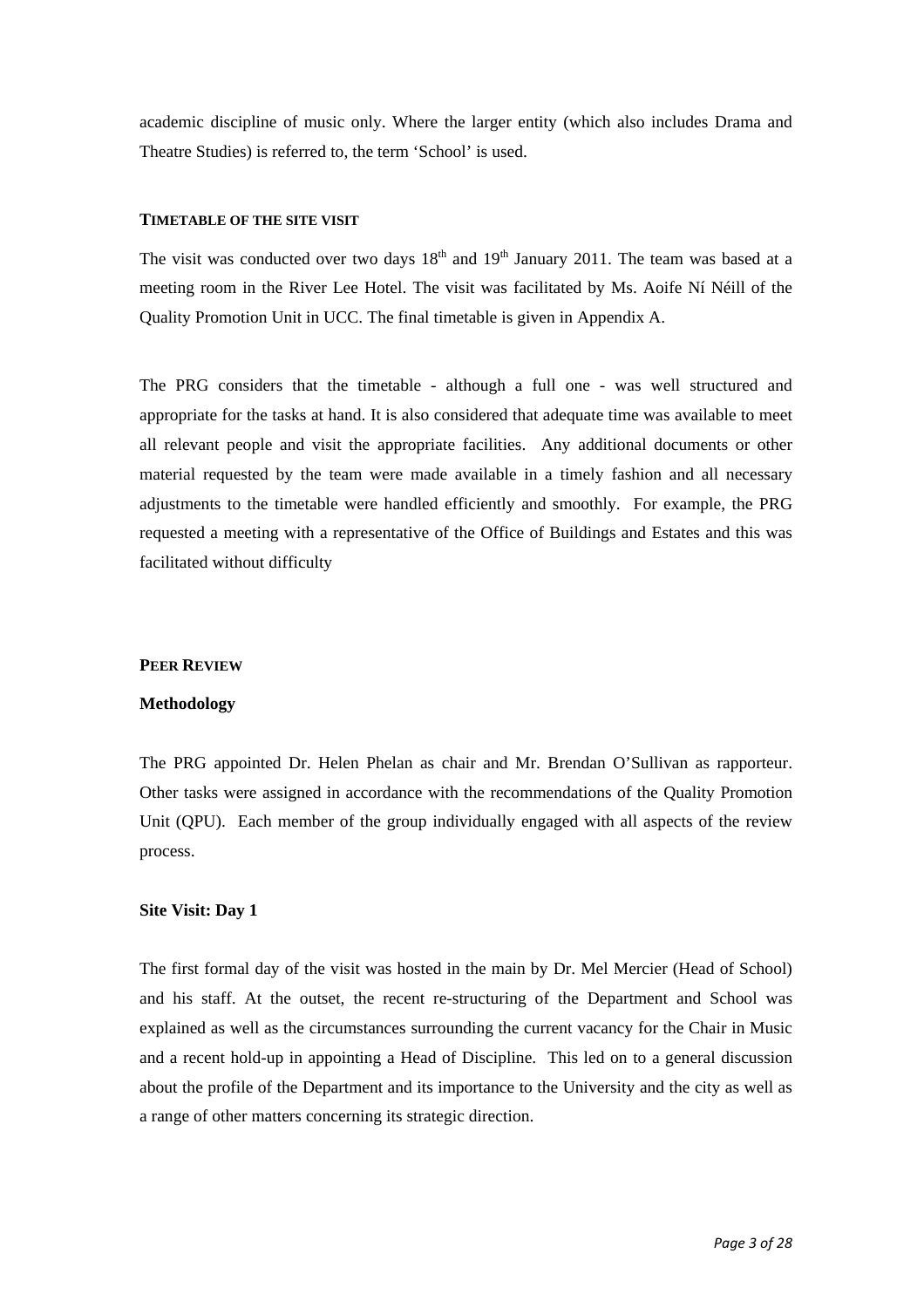This initial meeting with the Head of School set the tone for the remainder of the visit. There was a clear welcome for the quality review and a keenness to ensure that the outcomes of the process would be acted upon by the Department, the College and the University as a whole. It was explained that the process of preparing the self-assessment report was in itself very helpful for identifying priorities for the Department and this strong engagement with the review was evident in all subsequent individual and group conversations with staff the contributions to which, without exception, were well-considered, reflective, frank and helpful.

Various issues surrounding the Music Building itself, its links to the main campus, and the facilities and equipment available were then highlighted in a comprehensive tour of the building.

This was followed by a series of meetings with undergraduate and postgraduate students without any staff members in attendance. Members of the PRG were highly impressed with these students who were found to be an extremely articulate, scholarly, engaged and able group of young people; a credit to their department, their university and the creativity of their learning environment.

The next meeting – again without staff members present - was with representatives of a number of stakeholder groups, all of whom demonstrated a deep insight into the quality of the work of the Department (as well as its provenance and development), its profile within the city and beyond, and the standard of its graduates (as evidenced in a range of different career settings). The final meeting on this first day - with Mr Con O'Brien, Vice-President for the Student Experience, was an opportunity to tease out with a member of senior University management some of the issues raised during the earlier meetings.

#### **Site visit: Day 2**

The focus on the second day was on senior University management beginning with a discussion with Professor Paul Giller, Registrar and Senior Vice-President Academic.

Professor Grace Neville, Vice-President for Teaching and Learning, and Professor Anita Maguire, Vice-President for Research and Innovation, - who both pointed out that they are currently reading themselves into their assigned briefs - showed an early keen interest in the work of the Music Department and awareness of both its importance to the University at a strategic level and a degree of sensitivity to the special nature of scholarship in the field of music and musicology. It was felt that this is significant especially in terms of how applied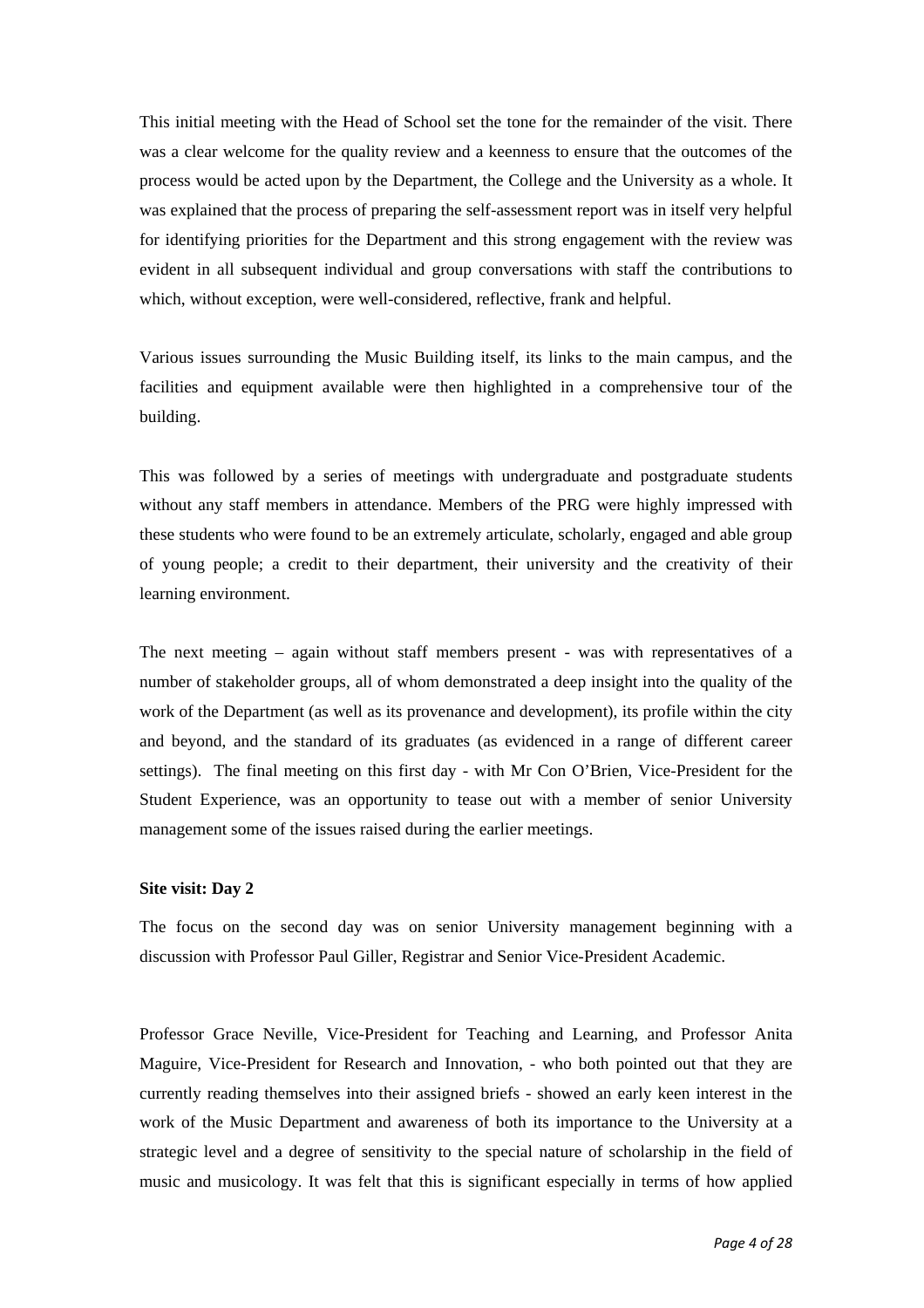research in this field is measured and assessed in university metrics and how it is valued in terms of staff progression.

This was followed by a meeting with the Professor Caroline Fennell, Head of College. This gave the PRG an opportunity to tease out a number of issues in relation to the Music Department's strategic role within the University, the governance and its particular importance to the College's own priorities in terms of enhancing its own presence and profile.

The PRG also met Mr. Cormac McSweeney of the Finance Office. This allowed the group to get a deeper understanding of the budgeting circumstances within UCC. A meeting with a representative of the Office of Buildings and Estates, Mr Niall McAuliffe, was also held.

The PRG members were heartened that the Head of College and all three vice presidents separately indicated a willingness to pay personal visits to the Music Department at an early date and - within their respective remits - to follow through on issues raised.

#### **Completion of the Peer Review Group Report**

Following these meetings, the initial version of the Peer Review Group Report was compiled collectively in draft format - with a focus on the main recommendations - and then brought to completion through the e-mail circulation of fleshed out versions of individual sections among the group. All members took part in final checking and sign-off.

#### **OVERALL ANALYSIS**

#### **Self-Assessment Report (SAR)**

It is felt that, broadly speaking, the SAR was concise and clear; that its aims and objectives were articulated well; and that there was a thorough engagement with the spirit of the evaluation process. The key concerns in the SAR are seen as being generally resonant with those areas of concern identified by the Peer Review Group in its own findings.

The SAR brings forward the rich diversity of offerings and achievements of the Department with a rare integrity and intensity of purpose. It is felt that the report articulates a generosity of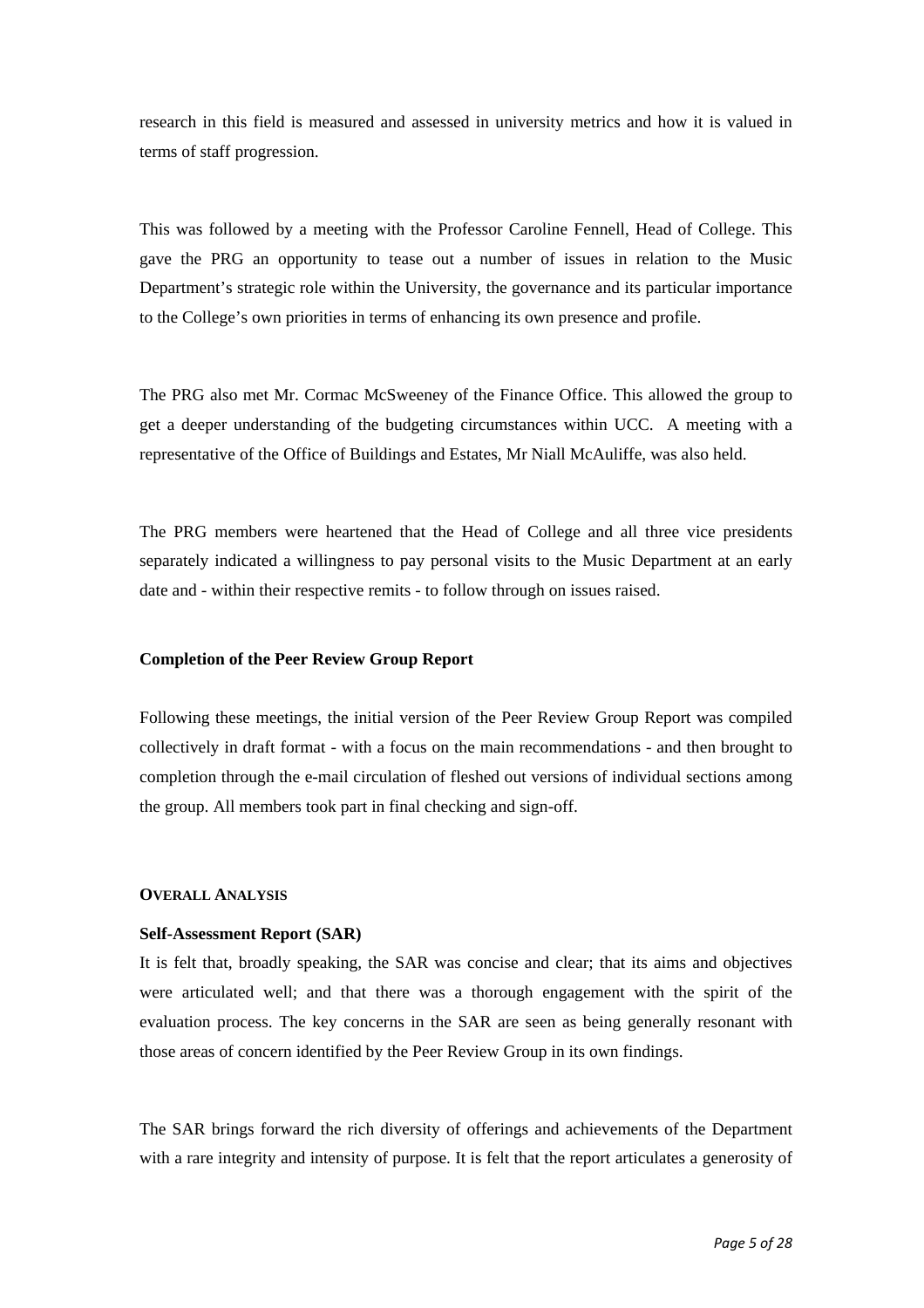spirit, and a broad and inclusive approach to how a cutting-edge  $21<sup>st</sup>$  century music school might be formulated.

However, the Peer Review Group is of the opinion that the report could have been much more strategic in its focus and that the overall mission and aims of the Department could have been articulated in such a way that they tie in more closely with those of the UCC Strategic Plan, the Strategic Plan of the College of Arts Celtic Studies and Social Sciences and, more crucially perhaps, with key aspects of National Strategic Cultural policy. This point is of particular significance for this Department because - in the opinion of the Peer Review Group – the performance and reputation of the Music Department are in unusually strong alignment with the core elements of these high-level decision-making instruments at University and National Level.

#### **SWOT Analysis**

It is considered that the SWOT analysis also engaged positively with the spirit of the review process and that its findings are consistent with the observed issues and priorities of the stakeholders. In some respects, it is considered that the analysis does not play up some of strengths that the Department obviously possesses (for example, the vibrancy and strength of the student body as well as the cultural profile of staff and researchers). Also, one of the terms that seemed to come up regularly in the visit – both from external stakeholders and senior University management - is that the Department is somewhat of a 'hidden gem' within UCC. Hence the need, perhaps, to include a more strategic dimension to the SWOT analysis. A more focused and extensive development of the issues raised and substantive issues in the analysis of strengths, weaknesses, opportunities and threats is also warranted. It would also benefit from a clearer and more analytical presentation of the links between these four aspects of the SWOT.

#### **Benchmarking**

In general terms it is considered that the reason for selecting the institutions chosen for comparison is not clear. On some levels indeed, they appear to be inappropriate comparators and it is noteworthy that none of them are institutions from the Republic of Ireland. The benchmarking element of the report also – as in the previous review process - limits itself to questions of resources. Whist this may be understandable (and even helpful) in terms of pointing out deficiencies, the Peer Review Group considers this focus to be unfortunate because it does not draw out those relative successes that would show the UCC Music Department in a stronger light. Additionally, in presentation terms, if the three chosen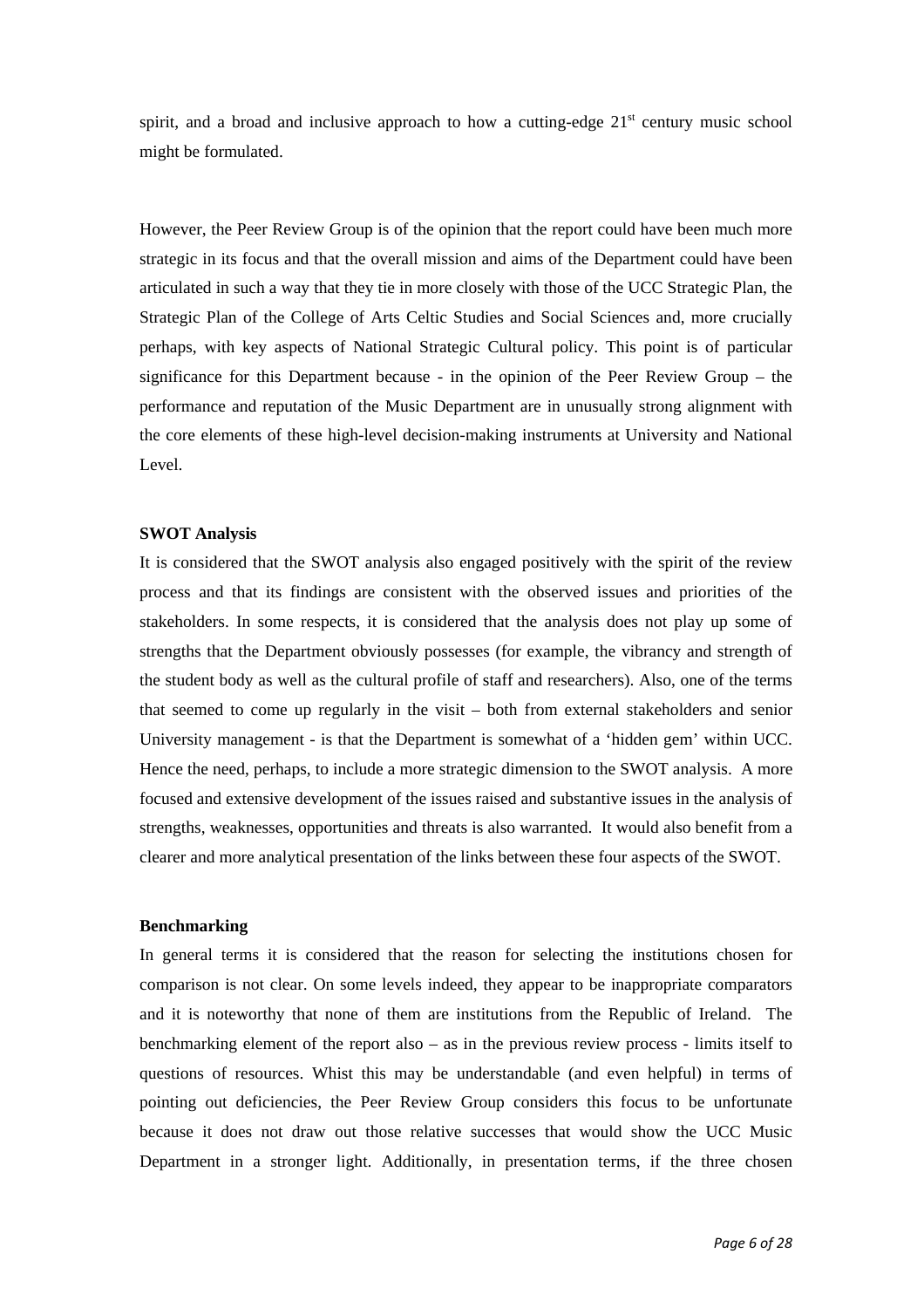institutions were compared directly under consistent and similar headings a much more incisive analysis would have been achieved. On the whole whilst there was a good comparison of resources, this was a missed opportunity to analyse, reflect on and draw out the differences between the Department and appropriate peer institutions.

#### **FINDINGS OF THE PEER REVIEW GROUP**

#### **Findings: The Self Assessment Report**

It is considered that on the whole, the Self-Assessment Report is clear and comprehensive. The PRG commends the accuracy of information presented and the high level of engagement with the spirit of the review process in the production of this document. The appendices provide a wealth of detail across all the relevant headings although, in an effort to streamline future reporting, consideration could be given to making simple references to web-based documentation (e.g. extracts from the UCC calendar / website) rather than duplicating them in full.

The comments that follow are more specific thoughts of the PRG on the headings given to it by the Quality Promotion Unit:

#### Department/School Details:

The details are to the satisfaction of the PRG although a diagram showing the relationship of the Department to the University structures of Colleges, Schools and other Disciplines would have been helpful.

#### Department/School Organisation & Planning:

It is considered that the development of a transparent workload allocation model will assist in the ongoing discussions around teaching, research and administrative responsibilities. It is acknowledged that a university-wide model is currently under consideration and the PRG strongly urges the Department to work with the University authorities to bring forward such a model as a matter of urgency and to ensure that research and administration are included in the workload allocation.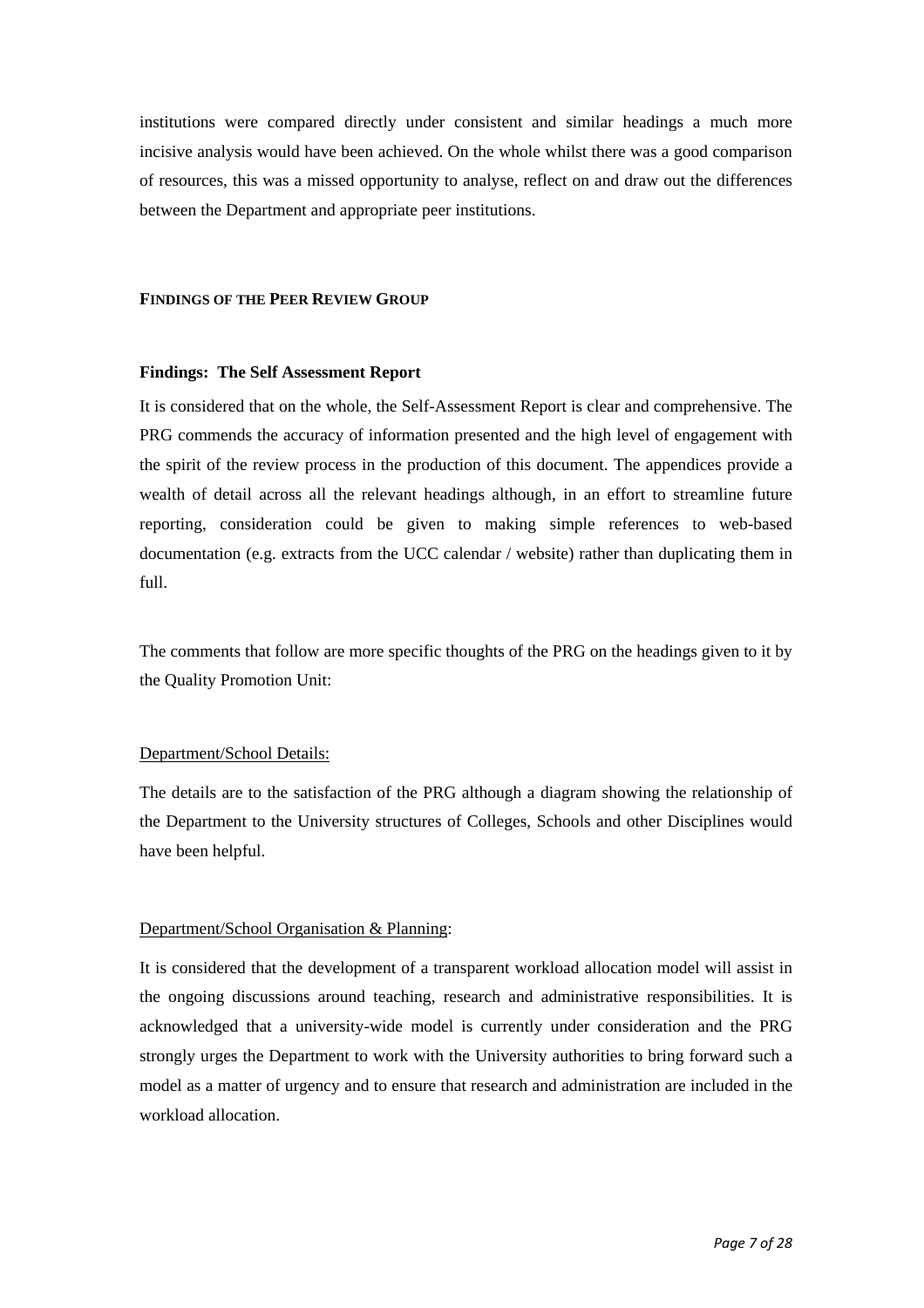Ideally, the financial statement included in this section should also include details of capital expenditure and a transparent calculation of FTE allocation so as to provide a comprehensive overview of the financial / budgetary context within which the Department is operating.

#### Teaching & Learning:

The details presented in the report were to the satisfaction of the PRG. The information provided on the breath of theoretical, methodological, compositional and performance modules available, particularly within the undergraduate programmes, is resonant with the feedback received in meetings with students

#### Research & Scholarly Activity:

The PRG commends the articulation of key research specialisations (media theory, ethnography, cultural theory, performance, and composition) in this appendix and urges the Department to look to these specialisations as a point of departure for discussions concerning a review of undergraduate programmes, the articulation and promotion of the Department brand, and the development of specialist research clusters in both disciplinary and interdisciplinary research.

The PRG commends the Department's engagement in discussion around arts practice research. The PRG urges the Department to take a leadership role in the articulation of the full spectrum of possible research outputs for arts practice researchers.

#### Staff Development:

The PRG recommends that support be given to academic staff members who are interested in exploring ways in which their performance and teaching experiences may act as a point of departure for research.

#### External Relations:

It would be helpful to the Department if it were to get support to further articulate the impacts of their engagement with external energies. It would also be useful to present a profile of the employment/performance opportunities enjoyed by recent graduates (alumni), particularly in terms of employment opportunities, available to graduates in the wider arts community in Cork, nationally and internationally.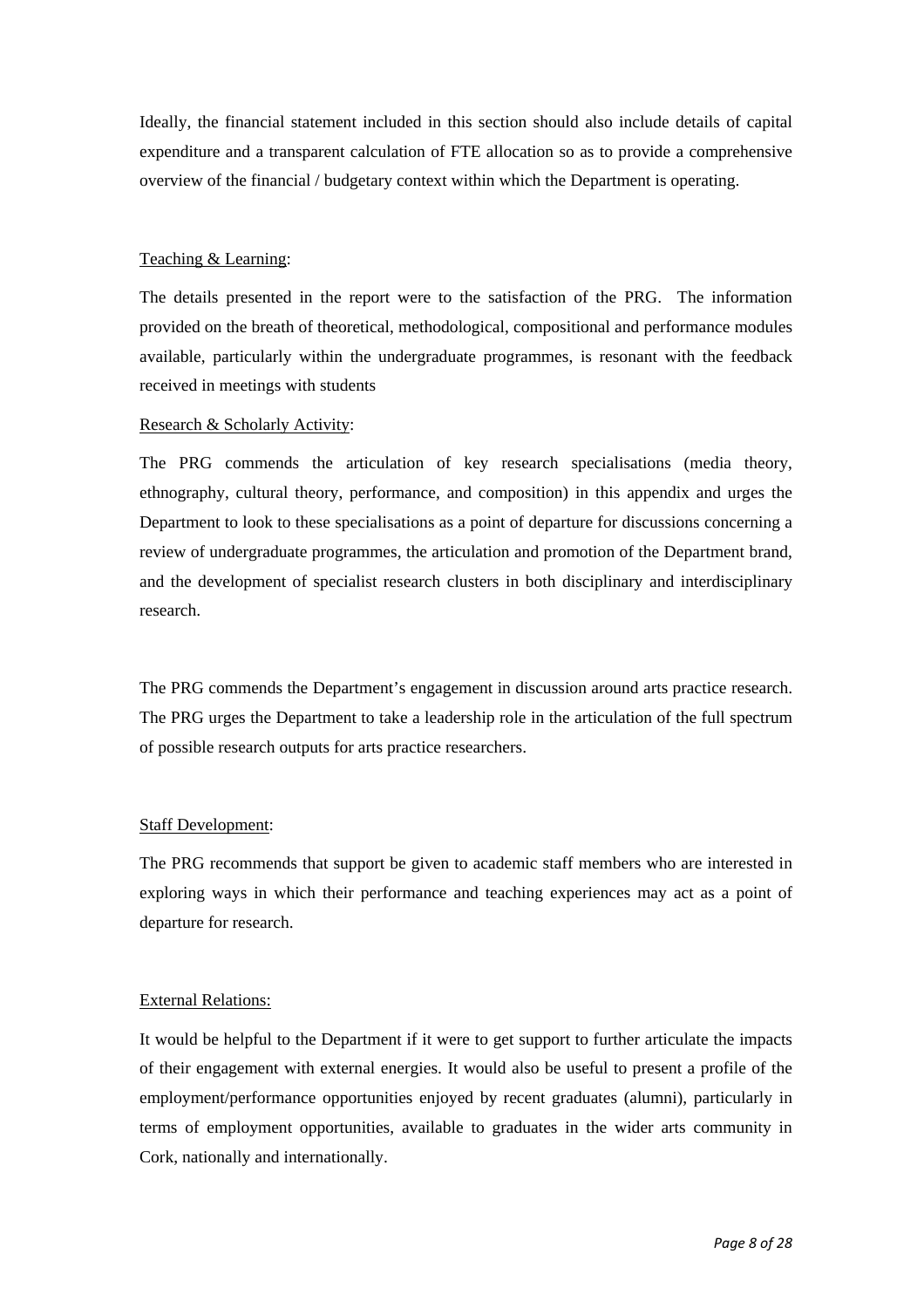#### Support Services:

Several of the surveys included in this section indicated that aspects of the wider University support infrastructure (particularly those related to senior management) were 'not applicable'. This may be indicative of a wider sense of the separation between the Discipline of Music (reinforced by its physical distance from the main campus) and in some sense a lack of connection with the wider University body.

## Departmental/School Co-ordinating Committee & Methodology employed in the preparation of the Self-Assessment Report:

The details were to the satisfaction of the PRG.

#### **Findings: The UCC Department of Music**

The Peer Review Group's experience of the UCC Department of Music, based on the Self Assessment Report and its meetings with staff, faculty and students, is of a committed, passionate and visionary unit. The Group considers the Department to have an international scope in terms of its student and staff profile, its reputation and its influence. It is of immense strategic and brand value to the University and the wider cultural sector.

The curriculum offerings are considered to be rich and diverse and the potential for postgraduate growth is seen as significant. In the opinion of the PRG the Department has the potential to be a national leader in arts practice research and in the articulation of performance and composition equivalences in terms of research outputs.

Notwithstanding the difficult economic environment, the RPG experienced a high level of energy and commitment from students, departmental staff and senior university management.

The PRG considered that the recent appointments of a new Head of School, a new Head of College, a new Vice President of Research and Innovation together with the Vice President for Teaching & Learning presents a timely opportunity for a new dialogue around the strategic importance of the Department in the context of new understandings around the recognition of the economic value of cultural activities and research.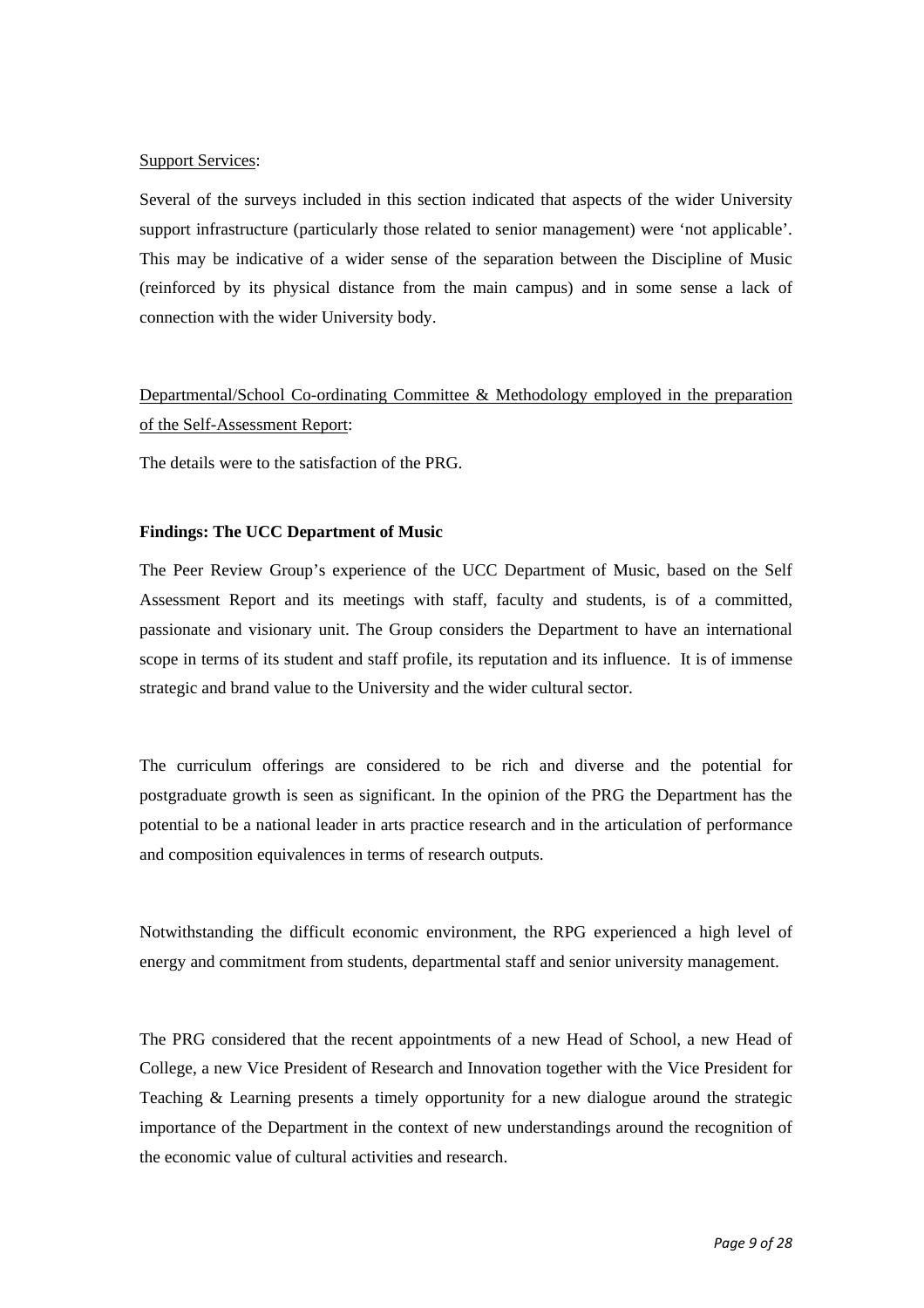These findings of the Peer Review Group are set in a context in which Music as an academic discipline has been going through a long process of introspection and reinvention. The traditional boundaries between conservatory-style training programmes and academic liberal arts degrees have become considerably blurred, and the range of study has broadened immensely in response to the scholarly and creative challenges and opportunities raised by cultural globalisation.

The PRG notes that the UCC Department of Music has been a leader in this process, and that in its ongoing development it provides one very compelling answer to the question of what a twenty-first century music department should be. Regardless of the challenges the Department faces, the Peer Review Group commends the staff for their vision in undertaking and continuing this process, and feel that this pursuit embodies the highest of scholarly and artistic ideals.

The following more specific findings of the PRG are set out using headings suggested by the University:

#### **Governance**

The PRG recognises the significant achievements in the areas of learning and teaching, research and contribution to UCC initiatives and to music in the University and the city, region and country. The PRG also notes the persistent narrative concerning 'over-stretch' or 'overextension' and related issues of staff within Music.

The PRG also recognises the incomplete status / process of the appointment of a Head of Discipline and the disproportionate workload carried by the Head of School. Under the current circumstances and given the recent merger with Drama & Theatre Studies there is considerable pressure on the Head of School. The School and the discipline would benefit from the resolution of the appointment of Head of Discipline process to facilitate initiatives and to free the Head of School to address the strategic issues related to the recent merger.

The PRG finds that the School of Music & Theatre and the Discipline of Music were not accruing the significant and potential benefits from the application of strategic leadership. The PRG finds that the potential is great and that significant steps have already been undertaken by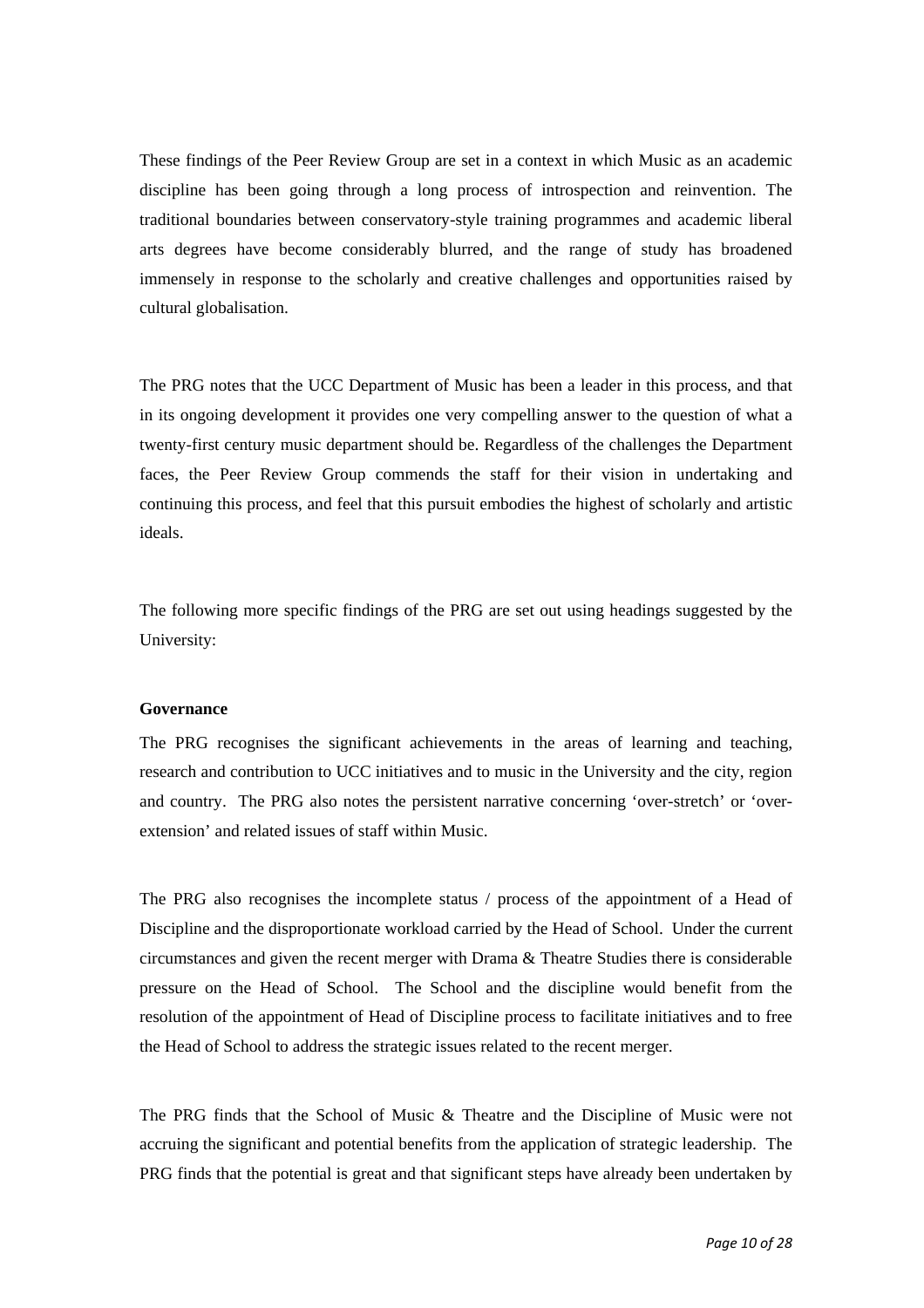the leadership of the School, but is of the view that greater focus on strategic interests could accrue further benefits.

Therefore the PRG considers it necessary that the new leadership face a number of decisions relating to:

- 1. The core mission and strategic focus of the discipline.
- 2. Issues relating to the breadth and depth of the curriculum, including the integration of more explicit levels in the undergraduate curriculum.
- 3. A rebalancing of the proportion of the undergraduate and postgraduate provision and opportunities.
- 4. A redefinition of, expectations from and communication with a variety of offices and bodies within UCC.
- 5. The introduction of transparent workloads with a view to focusing on the core strategic mission.
- 6. The rationalisation of academic administrative structures within the discipline and to take the opportunity of the benefits of the merger in designing the academic committee structures, perhaps considering the extension of the Learning and Teaching Committee, the membership of the Graduate Studies Committee, the Research Committee and perhaps the creation of a School Executive Committee in order to create synergies and spread the administrative load and to bring the creativity necessary to create a conducive environment to achieve the disciplines' full potential.

#### **Staffing**

In general the Department has an appropriate and diverse range of skill sets and competencies .The PRG acknowledges the issues the Department has faced because of ongoing vacancies, and the replacement of full-time posts with part-time or limited term ones. The PRG notes the broad range of specialisms represented in the staff, their profile as scholars and practitioners, and the benefit that this brings to the students, the University and the City. This School is clearly one of the most public faces of the University, and is playing a leading role in realising UCC's strategic goal of strengthening its 'external engagement and contribution to society', and its 'lead actions for achievement' to increase internationalisation.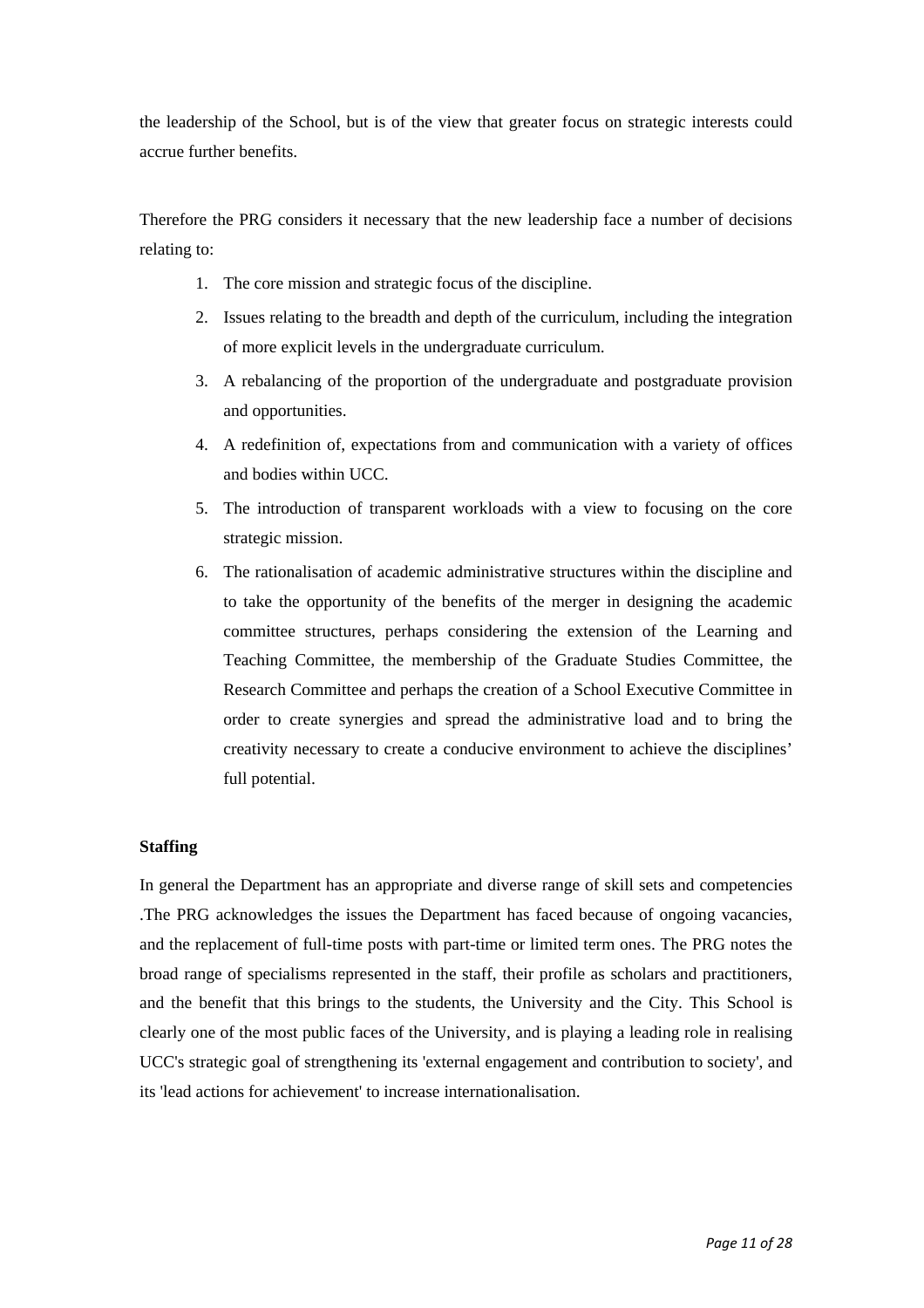The PRG wishes to emphasise that the Department suffers from significant staff morale problems due primarily to a perceived lack of care for the condition of their building and the perceived (and apparently real) lack of career progression and post graduate opportunities within the School. Enthusiasm for teaching was obvious, and this was confirmed by all student and stakeholder groups. The staff should be commended for their longstanding commitment in this area. Enthusiasm for research was somewhat mixed, with both traditional and practicebased researchers stating that they felt their research activity was misunderstood to some degree and in some cases under-appreciated within the Department, as well as outside it. Participation in and enthusiasm for other areas of university activity was notably lacking in many cases.

A particular issue in terms of staff morale was the lack of promotions: it appears that only one application for promotion to Senior Lecturer was successful within the Department over the last 20 years. This is a serious matter of concern for staff. There is a feeling that less traditional forms of research output, such as composition or performance, might not be accepted as valid for the purpose of staff progression and promotion. The Peer Review Group wishes to note the general level of open-mindedness towards this issue exhibited by the members of senior university management met during the review visit.

Whilst the criteria for progression across the merit bar (for University Lecturer) specifically recognise "professional practice or creative output", the Peer Review Group notes that the criteria for promotion to Senior Lecturer are different, however, recognising "written materials used in public performance", which would seem to rule out performance and possibly composition. Those for Associate Professor recognise "*creative works of international repute*" but not performance per se. It is considered that this inconsistency is unhelpful and breeds doubt.

It was clear from discussions with members of staff that many felt their careers had stalled, and some even felt insecure in their jobs. It would appear that the lack of senior staff positions will present serious strategic problems for the Discipline and indeed School if it is not addressed. The recent substantial progress toward the appointment of the Chair in Music is a positive move in this direction, but further strategic appointments within the Discipline (such as Senior Lecturers) will be necessary if the Discipline is to remain viable.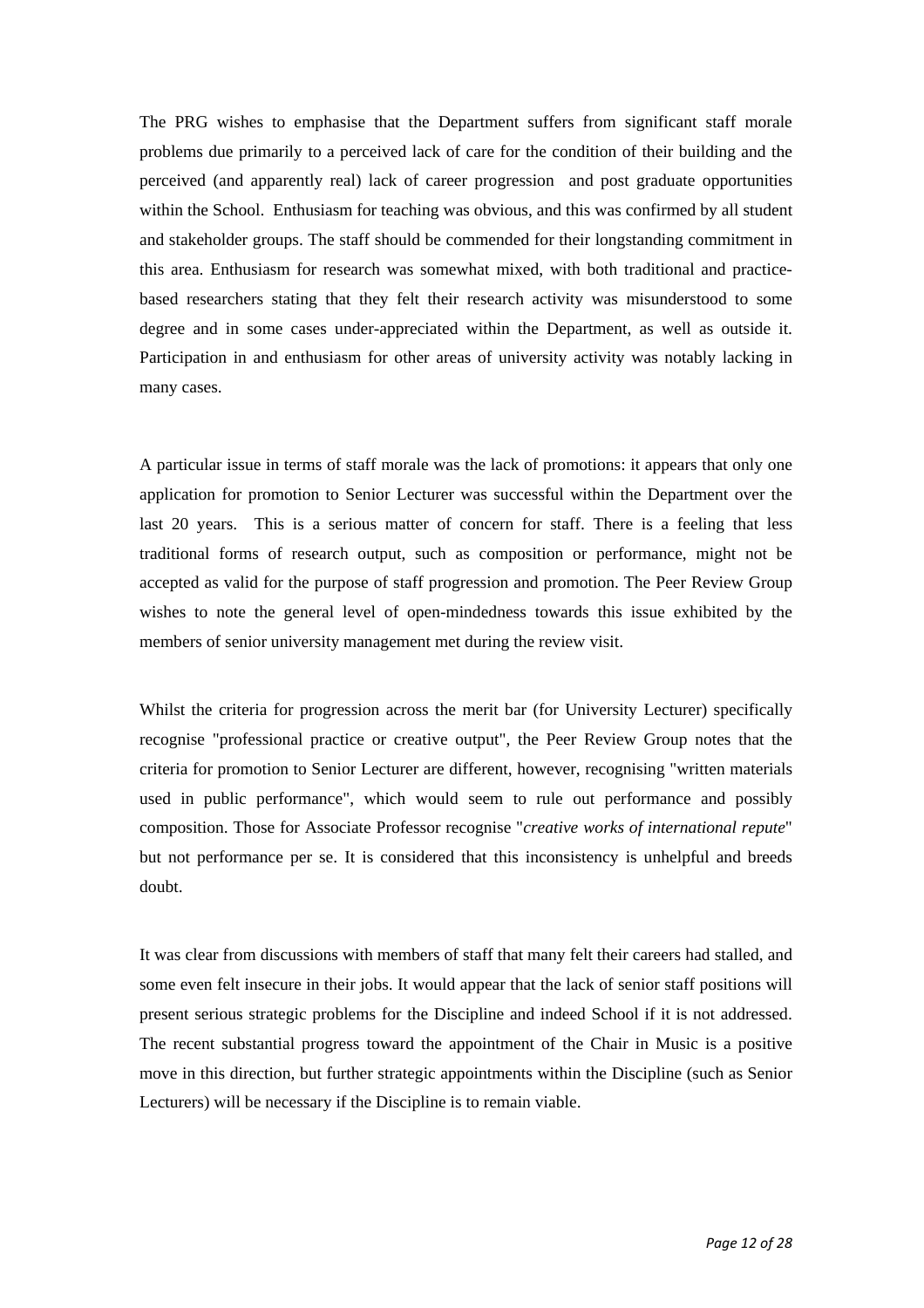Through discussions with staff members and external stakeholders (many of whom had relationships with music at UCC which go back decades) it became clear that the Department had gone through a prolonged period of withdrawal in terms of its engagement with the wider university and city. The PRG acknowledges that the Head of School has made marked progress in reversing this trend, and wholeheartedly endorses his work in this area. It is, however, of vital importance that the staff as a whole also work to increase positive engagement, as there is a very real risk that the current progress will be undermined if the staff do not support this. However understandable the currently low morale may be, the Department and staff cannot move forward in a viable fashion if they do not collectively work to change this culture of isolation and withdrawal. The potential benefits of participation to the unit are great, and it is also important as one criterion for promotion, etc. The PRG acknowledges that the College and wider University can and should play a role in bridging this gap as well, and that improvements on other fronts cannot help but have a positive effect in this area.

#### **Workloads**

Through the details provided in the SAR, and through discussions with staff, the PRg was able to draw some general conclusions regarding workloads. Broadly speaking, staff contact hours (excluding individual tutorials) are not out of line with UCC norms (several individuals are below the 'normal' UCC load of 150 hours per year, which is also the minimum threshold for promotion), or indeed with what is typical in Ireland or the UK, but they are somewhat unevenly distributed. This is not necessarily cause for alarm, as Music as a discipline requires staff with a variety of focuses and specialisms, and some of this inconsistency doubtless has to do with general problems of workload distribution and continuing vacancies. In particular, the PRG notes that part-time salaried staff are carrying a higher number of contact hours than might be expected. In the absence of the application of a clear workload allocation model it is difficult to say to what extent this is compensated for, but to some extent this could be seen as a result of the choices taken to replace full-time posts with part-time ones. The dependence on hourly staff to deliver a significant portion of the unit's undergraduate teaching provision is also a concern. Were this to be cut it could easily make staff teaching workloads untenable, or render the undergraduate programme non-viable in its current form.

Administrative loads are more difficult to assess without a more detailed workload plan. The PRG notes that administrative support has not grown in parallel to student numbers and the unit's growth of activity, and that this, together with the continuing vacancies and lack of senior appointments, has clearly placed an undue administrative burden on the unit. The great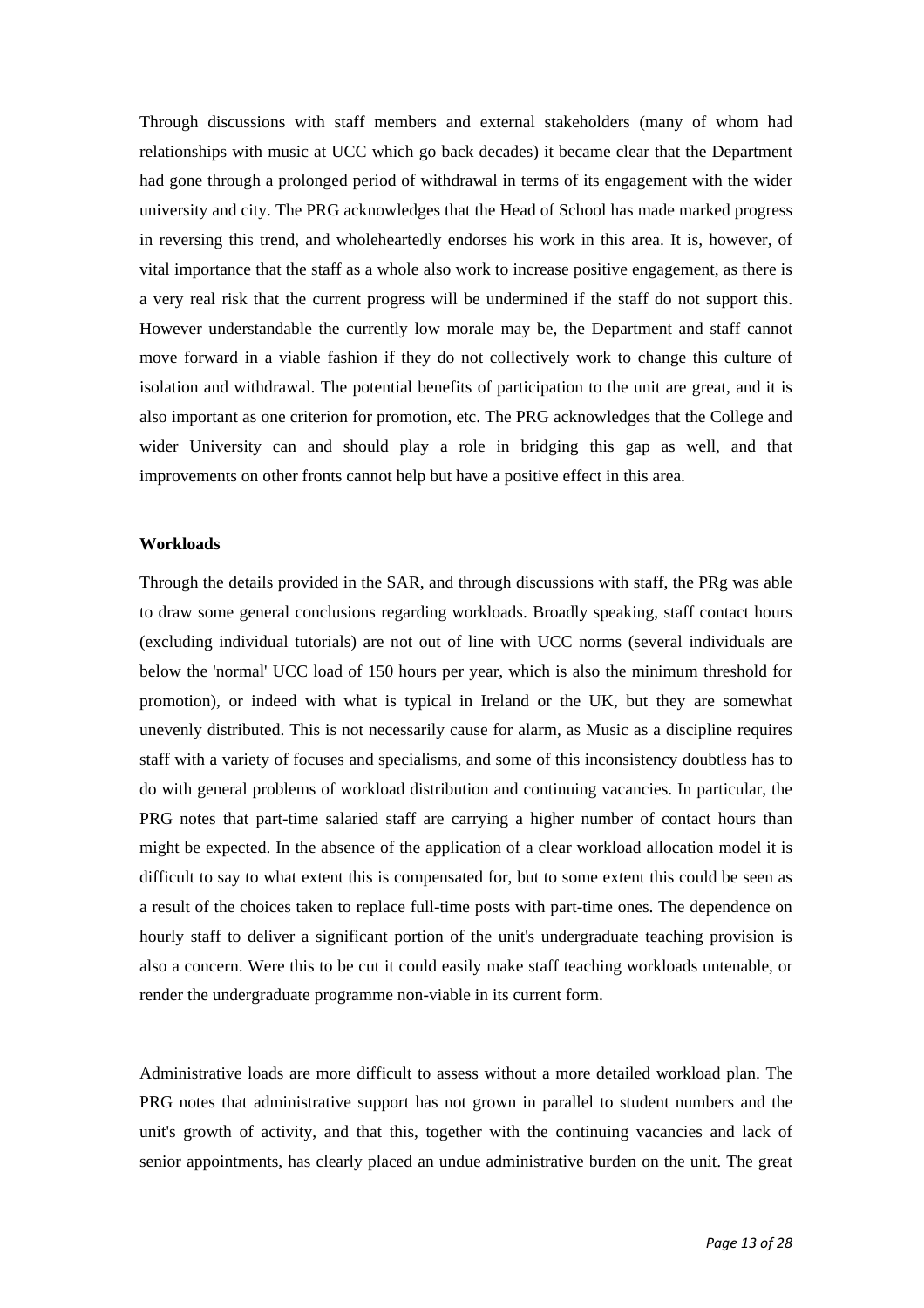bulk of this burden falls upon senior staff, in particular the Head of School; doubly so in that he is the *de facto* Head of Discipline. The PRG agrees that depending on academics to a large extent for administrative tasks is neither efficient nor cost effective. The same holds true for low level events support. The lack of support in the area of events management is particularly notable, as it is out of step with staffing at peer institutions both within Ireland and abroad, and is particularly surprising given the broad range of events the School now presents and the considerable benefit that accrues to the University from them.

Research time was not factored into workload allocation models. However, in discussions with individual staff, it emerged that most staff did manage to take their weekly term-time research day with reasonable consistency. Given that research output as a whole is also reasonable, if not exceptional, it would appear that there is not a general problem with access to research time.

#### **Accommodation**

The PRG finds that there are a number of serious issues in terms of accommodation for the Department. These stem from the many maintenance and security issues associated with the music building. As it is a historic building, this presents a range of day-to-day challenges, especially for a Department with such specialist requirements as this one (in terms of upkeep of specialist equipment, humidity and temperature control needs, soundproofing and other issues).

Another major issue relates to physical access to and from the building and its physical links to and from the main campus and other Departments.

#### **Financing**

It is imperative to recognise that the Discipline of Music is a net contributor to the College.

The PRG found that a number of difficulties and resource issues could be ameliorated through a systematic yet staggered release of funds to the School. The PRG were informed of developments relating to the transfer of funds to the College of ACSSS that could in turn be used to redress pressing issues from the net contributions made by Music.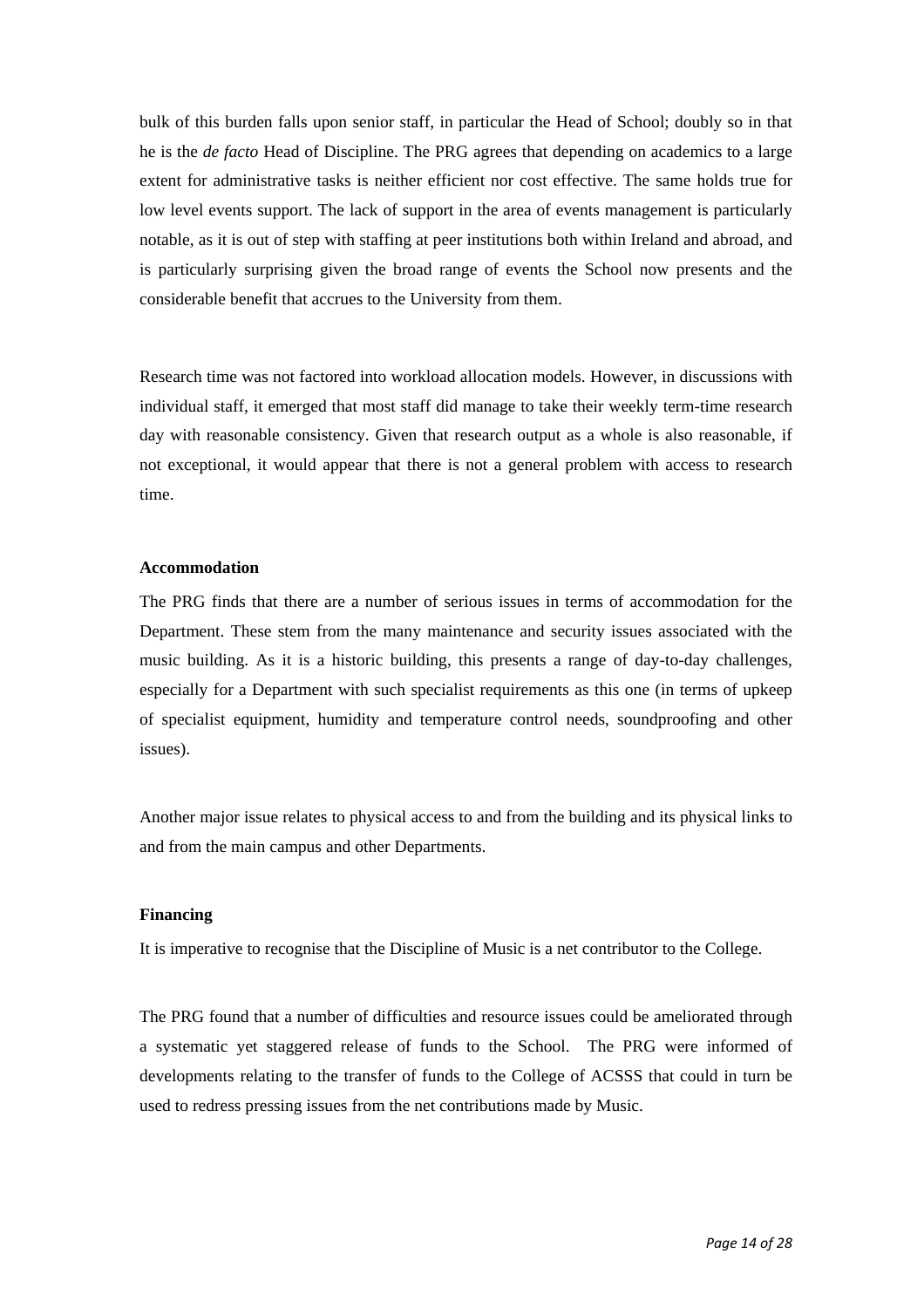The PRG recognises that Music needed to draw up a list of priorities, to attach specific costings and to negotiate a schedule to implement the initiatives relating to refurbishment, instrumentation, building works, access and health and safety issues with the offices responsible.

The PRG recognises that the Discipline could benefit financially and in terms of addressing the workloads issue from a reconsideration of the balance of provision between the undergraduate and the postgraduate programmes. In this regard, the Discipline of Music might benefit from an exploration of ways in which it could accrue the full benefit of its current FTE weighting.

The PRG considers it necessary to indicate a similar exploration of options and the potential to generate further non-exchequer income especially relating to non-EU students and philanthropy.

The PRG recognised that the adverse financial position had a negative impact on staff research opportunities, conference attendance and research times.

#### **Communications**

Music in UCC is very positively perceived internally and externally. Staff are recognised for their academic and cultural value and students are recognised as bringing fresh energy and dynamism to the Campus. However, it is important that the research and scholarly work of staff and students be promoted alongside the performance event/lecture element to avoid any possibility of the School being perceived solely as the provider of entertainment and being valued primarily for this contribution. The PRG noted the importance of University support for the scholarly work of the Department as well.

Communication within the Department of Music: Regular fortnightly staff meetings are held; Good engagement and dialogue exist between staff and students at an informal level; students believe staff are responsive and are very available to them; students recognised that they have a privileged and regular access to staff formally and informally

Communication with the Wider University: Fuaim series/lectures/concerts/events are excellent and enable Music within UCC to be very visible to staff and students and to external stakeholders. It is recognised that the relatively remote location of the Department, coupled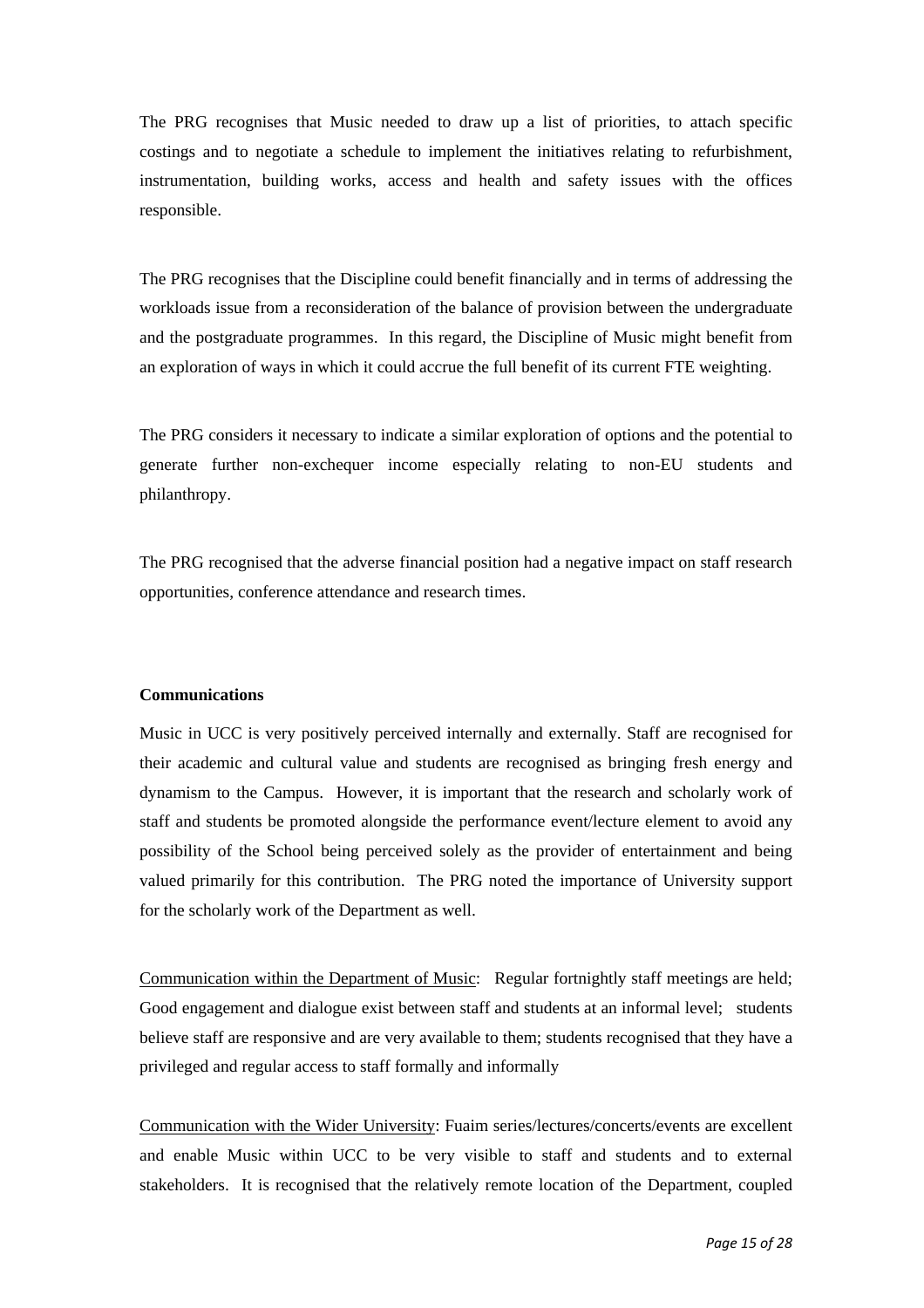with a lack of formal performance space, presents challenges for regular and easy showcasing and communication internally

Communication with City/Nationally/Internationally: Music at UCC is recognised as being a significant contributor to the cultural life of the city, region and country; Staff are recognised as practitioners and cultural operators; Stakeholders recognise the energy and enthusiasm of staff for collaboration and engagement; Fuaim series/lectures/concerts/events are very highly regarded and they energise and engage staff, students and the public. They fulfil a key ambition of the University to engage with its context.

#### **Teaching and Learning**

There were some issues with consistency in terms of the delivery of undergraduate teaching. Students expressed particular concerns about the nature of module materials provided, and the timeliness and extent of feedback, and noted that module feedback forms were not always used. Students acknowledged that significant progress had been made in this area, but that problems are ongoing, and for some members of staff turn-around times for marking far exceeded University guidelines (as much as an entire academic year). This is clearly unacceptable and needs to be addressed. Some students were unsure of what effect their module feedback forms had, if any. While we were not able to pursue this question in detail it is clear that the unit could benefit from the establishment of a formal annual review progress that would track and implement changes arising from student module feedback forms.

It is notable that the PRG and all stakeholders are in broad agreement that the breadth and diversity of the undergraduate module provision constitute a great strength and advantage. The PRG found the students to be strikingly articulate and insightful, and passionate about the broadening aspects of their learning experience. That said, questions surrounding a perceived lack of depth in the programme arose repeatedly, in examination of the curriculum and in discussions with internal and external stakeholders. Sometimes this took the form of concerns about graduate employability. There was broad agreement amongst the PRG and stakeholder groups that increased breadth and diversity did not necessarily result in a corresponding increase in quality, and that some stronger core requirements (perhaps in streams corresponding to the unit's research strengths) and greater use of prerequisites might be of benefit. The emphasis the unit placed on the diversity of its undergraduate provision appeared at times to be at odds with the goal of increased activity in the areas of research and postgraduate teaching. For these reasons the PRG is of the view that the scope and makeup of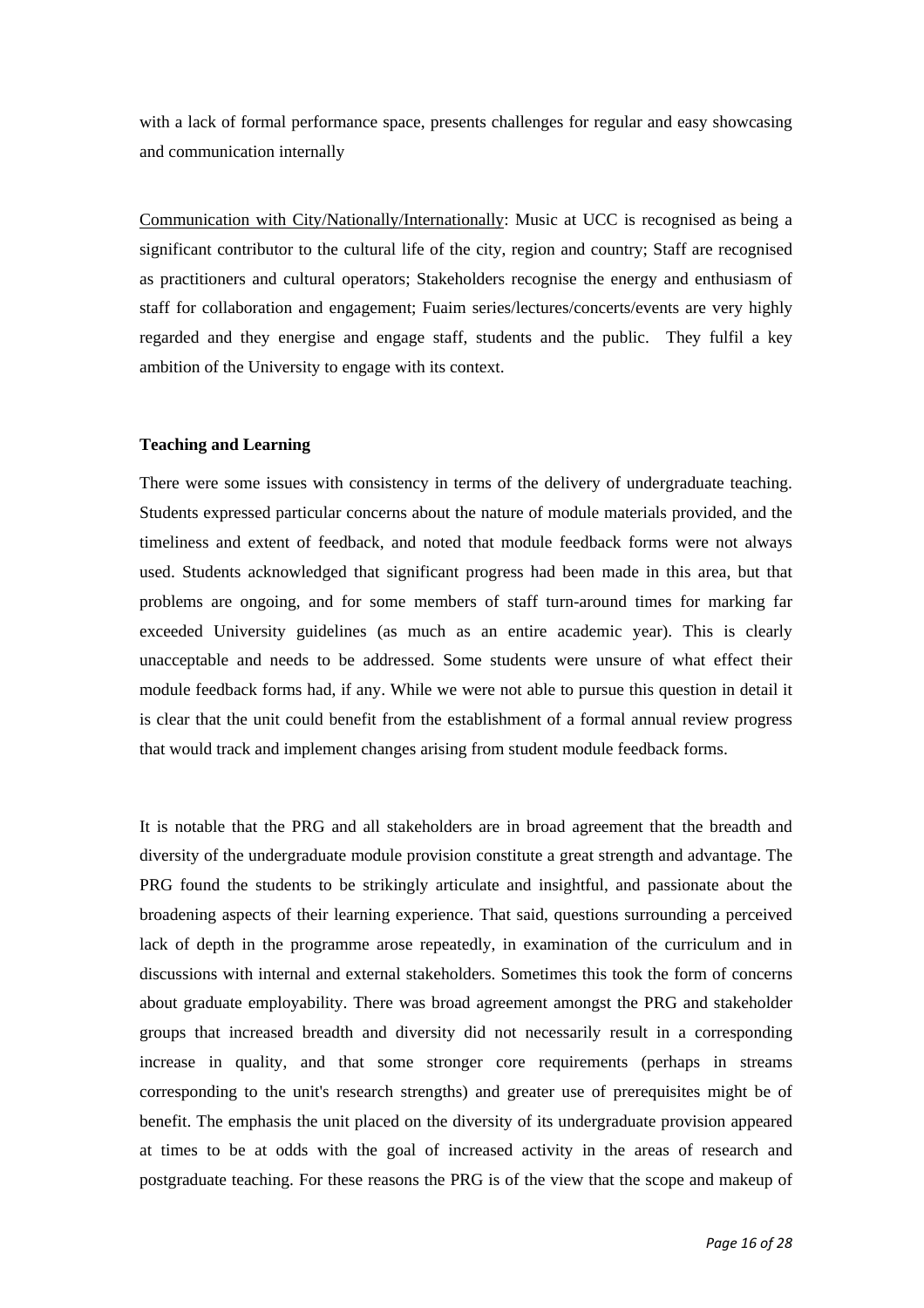the undergraduate curriculum should be reconsidered (see recommendation 23 below). The PRG wishes to stress that greater depth (for instance through 'streams', the use or prerequisites, etc.) could be of benefit to students and the Department in general. The PRG considered that where greater depth and focus should be developed is really a matter for the Department to decide. The PRG notes that significant progress has been made in this area, and stresses that, if continued, this could have numerous benefits in terms of finances, reputation, etc.

#### **Research**

The 2009 Research Quality Review noted evidence of a growing research culture in the Discipline with some world-leading outputs of an internationally excellent standard. The unit is to be commended for its commitment to research as a core activity, even while it is transitioning from a long tradition as a teaching-intensive institution.

Staff research is supported through the provision of staff research days, but large amounts of administrative responsibilities are reported as adding strain to the workload. The SAR notes that research and creative work is not factored into the statement of workloads provided. This may have the unintended effect of creating the perception that research is not a core activity, or of placing it in a position where it has to be 'fitted in' to other, fixed and allocated responsibilities. Staff research is also coming under strain due to the current freeze in funding support for conferences and related events. The PRG were strongly of the view that research and other scholarly activity must be factored into any calculation of workload, whilst recognising the inherent difficulties in doing this.

The PRG noted the ongoing engagement of the Discipline with the facilitation of an environment to promote arts practice research among practitioners. There is evidence of critical engagement with this process from faculty, who are working to develop an understanding of arts practice research and its potential outputs, suited and adapted to the specific needs and research desires of faculty.

Furthermore, the unit has been successful in communicating the importance of including performance and composition in research outputs to the wider University, as evidenced in its inclusion in documentation related to the promotions process (see above). The Discipline has committed to continued engagement with national and international colleagues, not only in arts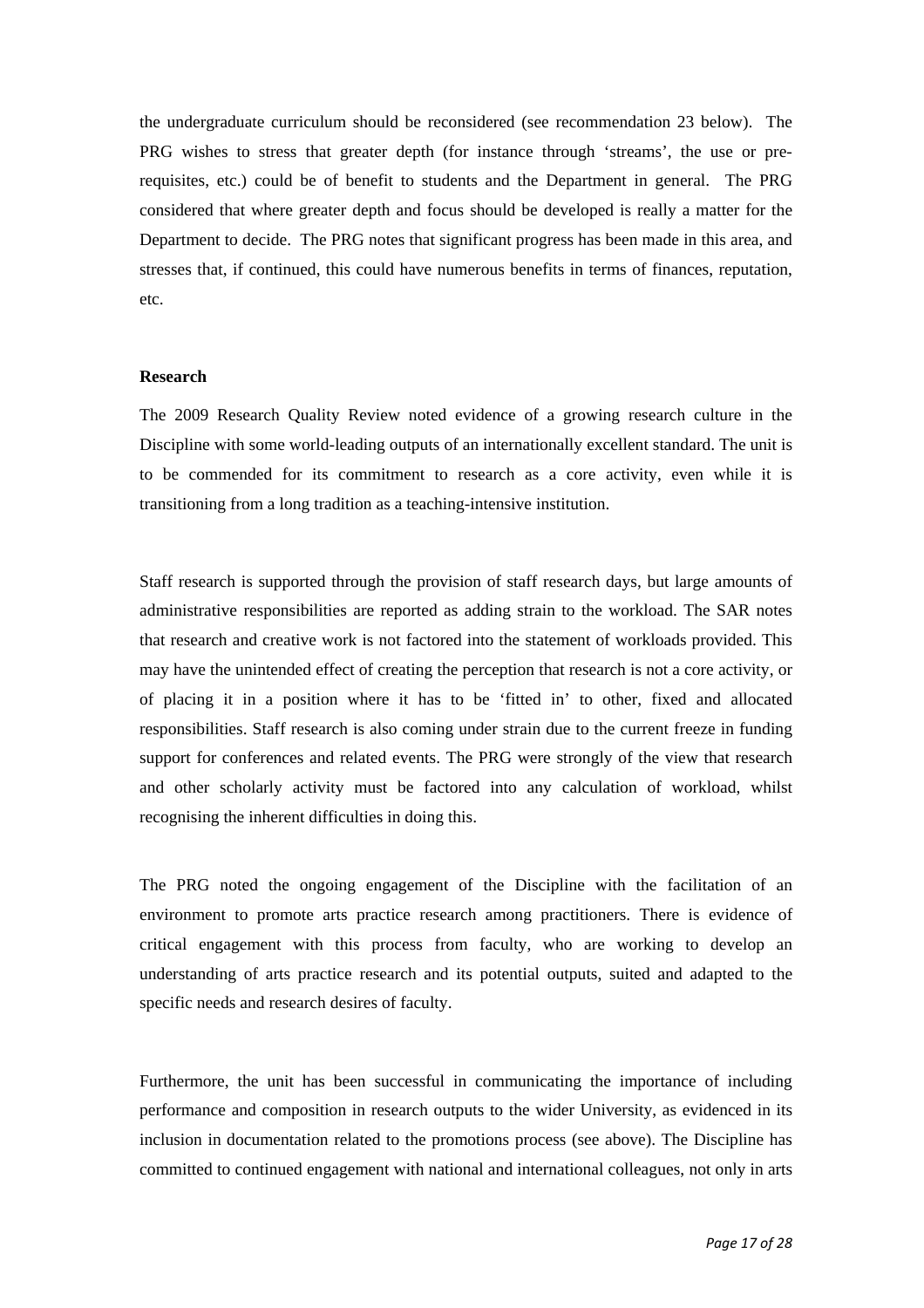disciplines, but also with other disciplines engaged in practice-based research, towards the articulation of research outputs in practice research.

While there is a notable increase in activity at the postgraduate level since the last review, with the creation of three new taught Masters programmes and an increase in PhD numbers, the overall postgraduate numbers remain small for a unit of this size. Pedagogical, strategic and financial indicators support the rebalancing of the unit's offerings towards an increase in postgraduate numbers and a rationalisation of undergraduate offerings. An increase in postgraduate numbers is also predicated on a greater stability in numbers and levels of fulltime faculty (e.g. full-time posts have been converted to part-time posts in recent years and the number of senior appointments in the Discipline is far less than it should be for a unit of this size and impact) as well as scholarship funding. At the time of writing, no scholarship support is available internally to postgraduate students of music, though the Head of College indicated that the redevelopment of a scholarship fund at College level was under review.

## **Implementation of recommendations for improvement made in Peer Review Group Report arising from last quality review**

There is clear evidence that the Discipline of Music has taken on board the majority of recommendations made by the PRG during the last quality review. While there is still ground to cover in terms of the development of a postgraduate energy, several steps have been taken in this direction, including the creation of three new taught MA programmes since the time of the last review. The Discipline has engaged in a rationalisation process concerning undergraduate offerings, which should assist in the process of addressing faculty workloads and supporting research.

It is striking, however, that several of the recommendations made during the last review will reappear in this current report. These include:

- Concerns around the impact of the remoteness of the building from the main campus in terms of student experience.
- Concerns around security in the building.
- Concerns regarding disability access to the building.
- Concerns regarding the level of technological provision in the building.
- Concerns around the development of graduate studies.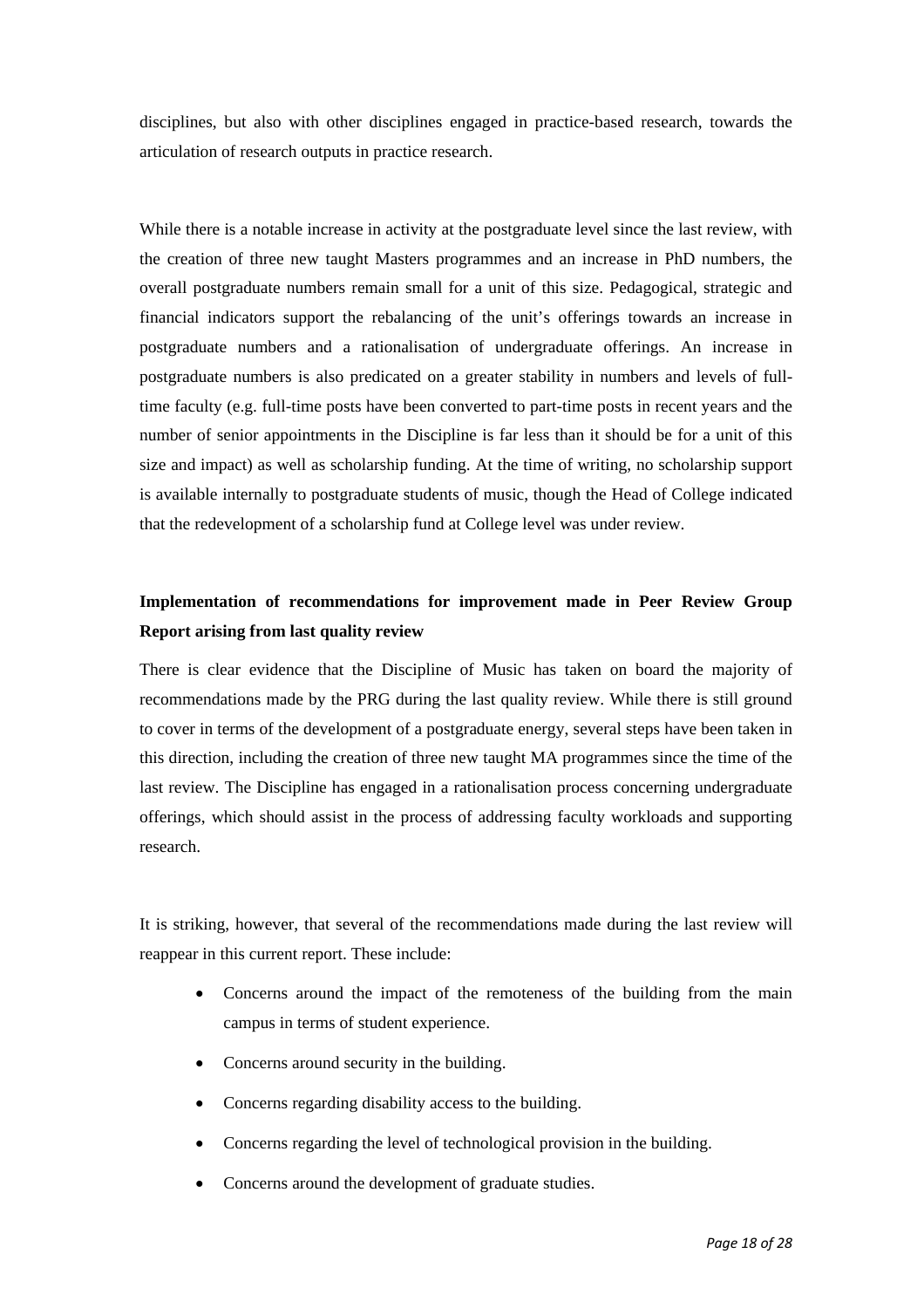- Concerns regarding library provision.
- Concerns regarding the clerical-administrative workload of faculty and staff.
- Concerns regarding the level of funding and resourcing allocated to the promotion and coordination of public music events.

The reappearance of so many issues six years later is a cause of concern both in terms of the lack of an institutional-level response, as well as its impact on the integrity and value of the Quality process itself. The PRG noted that implementation of these recommendations requires additional resources and does not lie solely, or indeed, primarily with the Department.

## **Developments and actions taken since the last quality review undergone by the Department/School.**

It is a matter of grave concern to the PRG that the progress report of 2006, referring to the last Quality review in 2004, notes that 13 of the 24 recommendations of the PRG were listed as 'not implemented'. These include recommendations that:

- the difficulties for students arising from the remoteness of the Music Building from the main campus should be significantly reduced.
- the Music Building should be a safe place, properly secured for its stakeholders.
- the Music Building should have proper access for people with disabilities.
- the Discipline should be at the cutting edge of technological developments.
- there should be a marked improvement in library provision.
- the clerical-administrative workloads of academic staff be reduced.
- a new scheme of instrumental / vocal tuition whereby quality-control is exercised by the Discipline should be established.
- the undergraduate programme be reconsidered.
- the Disciplines resources should be focussed more on developing graduate studies and research rather than on the undergraduate programme.
- efforts be made to reduce staff teaching and administrative loads.
- a Chair in Ethnomusicology be created.
- the library substantially increase its holdings in scholarly literature in music
- the University engage with the Discipline in improving access from the bridge to the Music Building.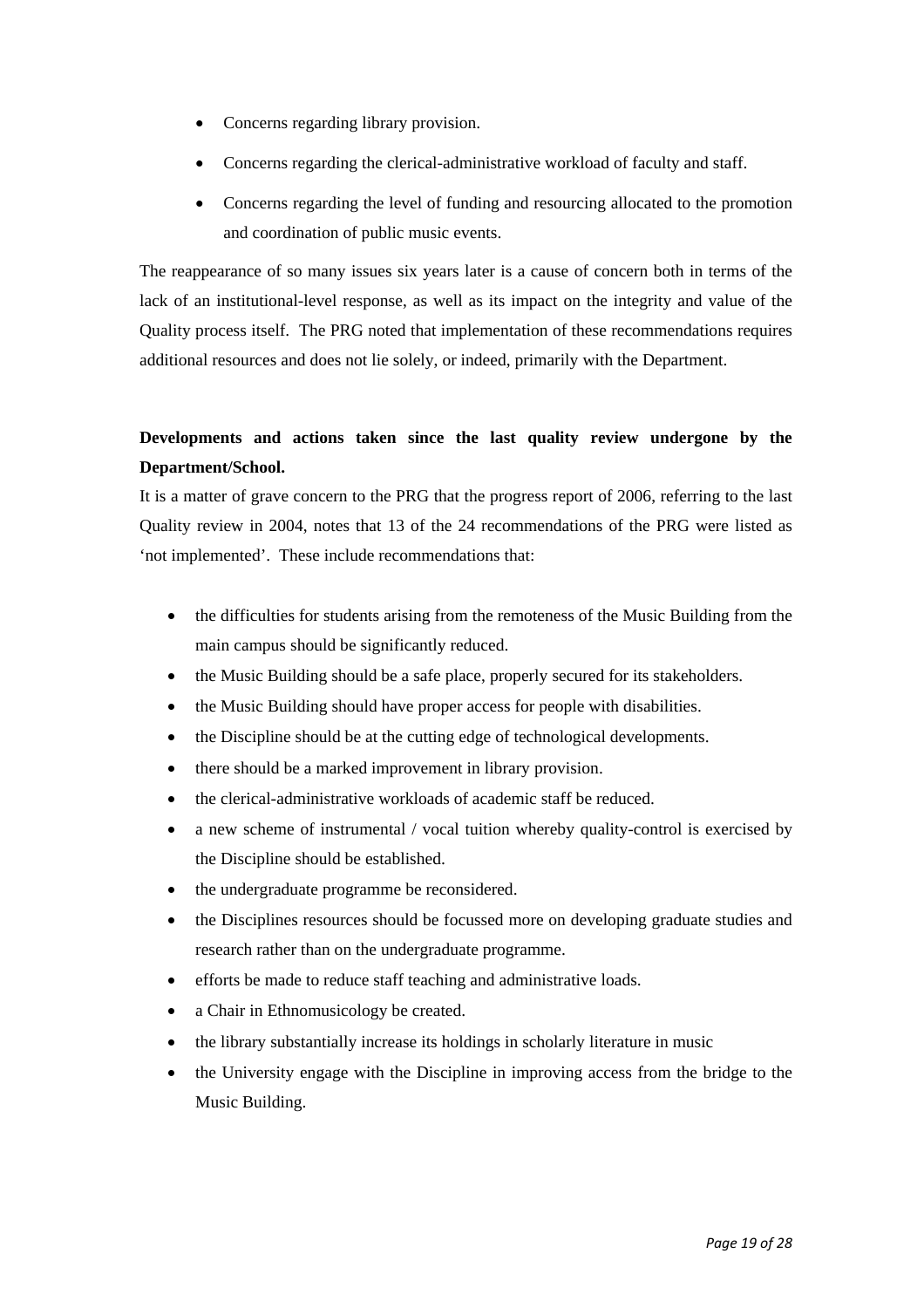Notwithstanding some repetition in these recommendations (e.g. concerning academic staff workload and access to the building), as well as the issues which have been addressed since this report was written in 2006 (e.g. development of graduate programmes and some rationalisation of the undergraduate programme) there are an unacceptable number of issues which remain unaddressed during the seven years since the last quality review. Several of these appear in the recommendations made by the PRG below. The PRG noted that responsibility for implementation of the majority of the recommendations listed above lies with the University rather than the Department alone, and indeed in many instances implementation will require significant additional resources.

#### **RECOMMENDATIONS FOR IMPROVEMENT**

#### **Recommendations for improvement made by the Department**

The PRG fully endorses all the objectives stated by the Discipline in the SAR report and will supplement these with a number of additional recommendations below. These recommendations are made with a view to support and enhance the work that is ongoing in the Discipline. The PRG notes that five of the eight objectives stated in the SAR relate to concerns around the Music Building. This high proportion, coupled with the presence of similar concerns in the last quality review makes these matters of immediate concern.

#### **Recommendations for improvement made by the Peer Review Group**

The PRG recommends that

#### General

1. those outstanding matters recommended in the previous quality review be addressed and brought to finality.

#### Governance & Leadership

- 2. the appointment of the Chair of Music be expedited.
- 3. the Head of Discipline issue be resolved as a matter of urgency.
- 4. an appropriate structure of senior staff be established within the Department of Music to support the Chair, Head of Discipline and other staff.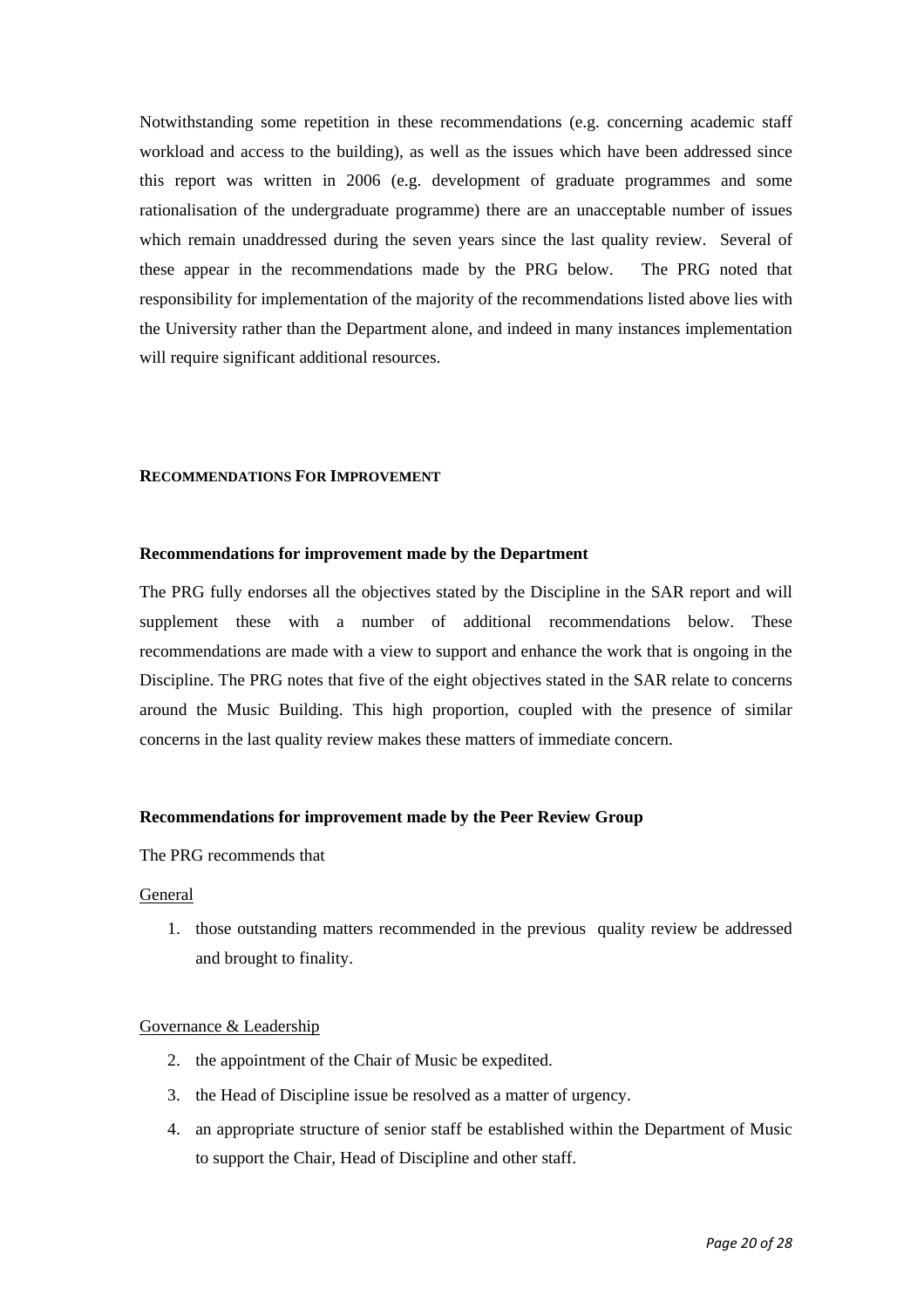- 5. in addition to the above recommendation, any vacancies at Senior Lecturer level at that might result from the appointment of the Chair and Head of Discipline ought to be filled at that level.
- 6. the Department adopt a strategic approach to its engagement with the College and University at various levels.
- 7. the Department re-draft its mission statement and set of operating objectives so that that they are more closely aligned with the strategic plan of the College of Arts, Celtic Studies and Social Sciences, the Strategic Plan of the University and national cultural and arts policies.
- 8. in re-drafting its mission statement and objectives, the Department focus on its 'Unique Selling Points', its brand values and a clear set of strategic priorities that have a regional, national and international horizon.
- 9. all academic staff in the department individually and collectively take responsibility– at the highest level – for advocating for and articulating the abilities, capacity and potential of the Music Department among other departments, disciplines, schools colleges and other University entities.
- 10. the Vice Presidential Offices of Research and Innovation, of Teaching and Learning, and of the Student Experience, together with the Head of College, make a joint response to the recommendations set out in this review and bring forward proposals for addressing those issues that within their remit with a particular emphasis on recognising and enhancing the role of the Music Department in promoting the University both regionally and worldwide.

#### Communication: the City/ National/International

- 11. a full-time Events Organizer / Communications officer be appointed to help plan, organise and facilitate the schools ambitious programme of events. Consideration could be given to making this appointment at a strategic level within the School of Music & Theatre, or at College level, in conjunction with the priorities of the Head of College.
- 12. the revised mission statement and objectives (see recommendation 8 above) be communicated at all appropriate levels including promotional material, the departmental website, College website and UCC International Students Office.

#### Communications: the Wider University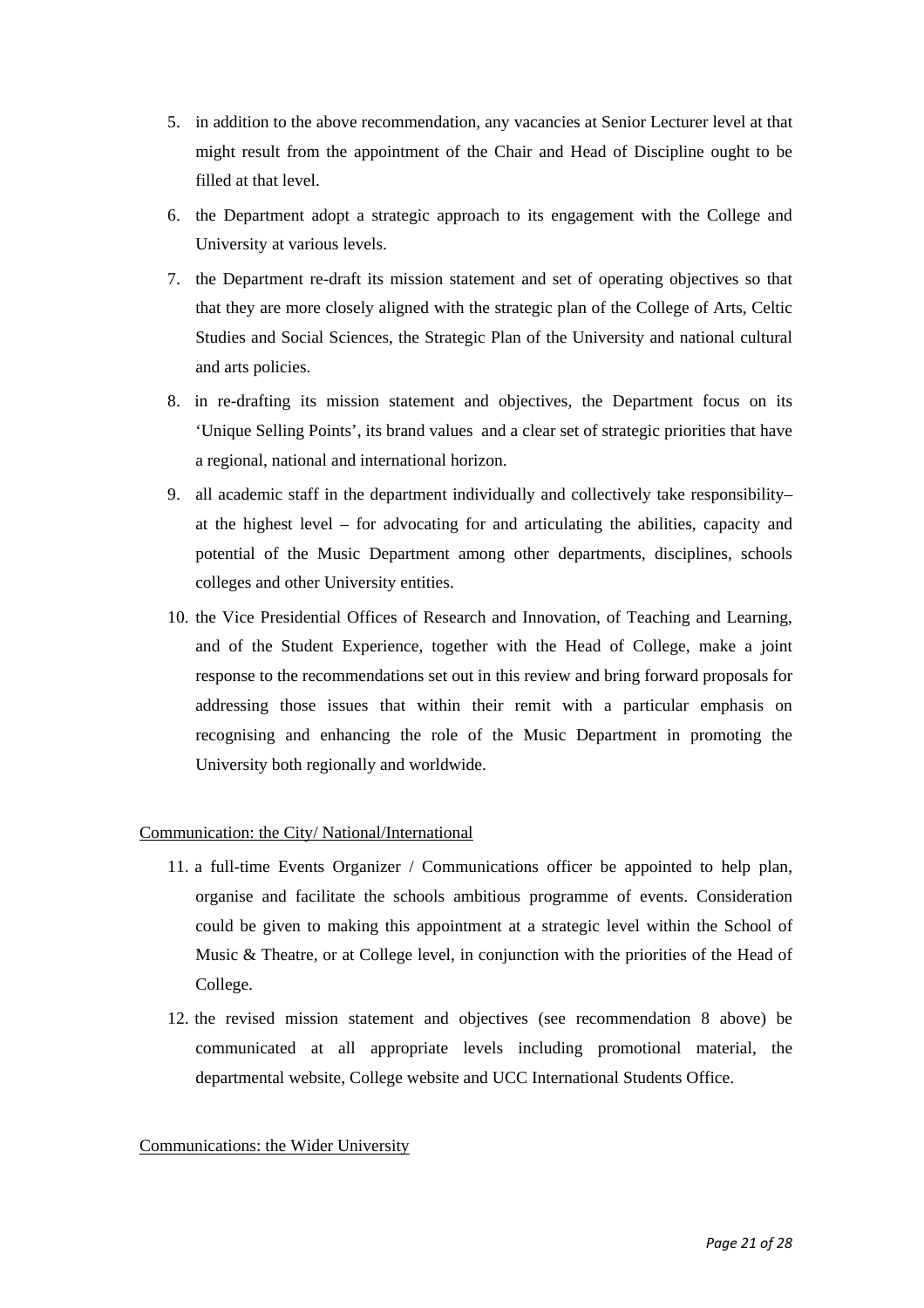- 13. In accordance with the governance issues mentioned above, the Department develops a more focused and strategic approach to advocacy within the University community and to influencing other schools, decision makers, disciplines and units both in terms of enhancing the departmental profile at the highest levels and in terms of a broad outreach for joint or interdisciplinary research, teaching and practice with peer units and individuals within UCC.
- 14. the Head of School and key senior staff communicate more strategically and more regularly with decision makers at all levels of University structures and that staff participate where possible on all key working groups and assembly meetings at School, College and University level.

#### Communications: Internal within the School

- 15. consideration be given to making staff meetings more efficient and businesslike, i.e. as a decision making forum rather than a debating / discussion forum and that substantive and detailed matters be dealt with at committee level.
- 16. a Department wide system/process be established to analyse student feedback/reviews.
- 17. the Department enhance its positive relationships with its alumni and other student and graduate networks.

#### Staffing

- 18. the Department adopts a Workload Allocation Model as soon as possible, as this would provide clarity in terms of workloads, enable reconsiderations of the balance and nature of staff activity, and help facilitate discussions and negotiations with the University and College. This model should include research and should precisely account for administration.
- 19. the College and University prioritise additional senior appointments within Music, beyond the Chair of Music and Head of Discipline. It is the understanding of the Peer Review Group that strategic appointments can be made even within the current restrictions imposed by Government, and it is recommended that this be considered as an urgency requirement in order to secure the longer term viability of the Department of Music.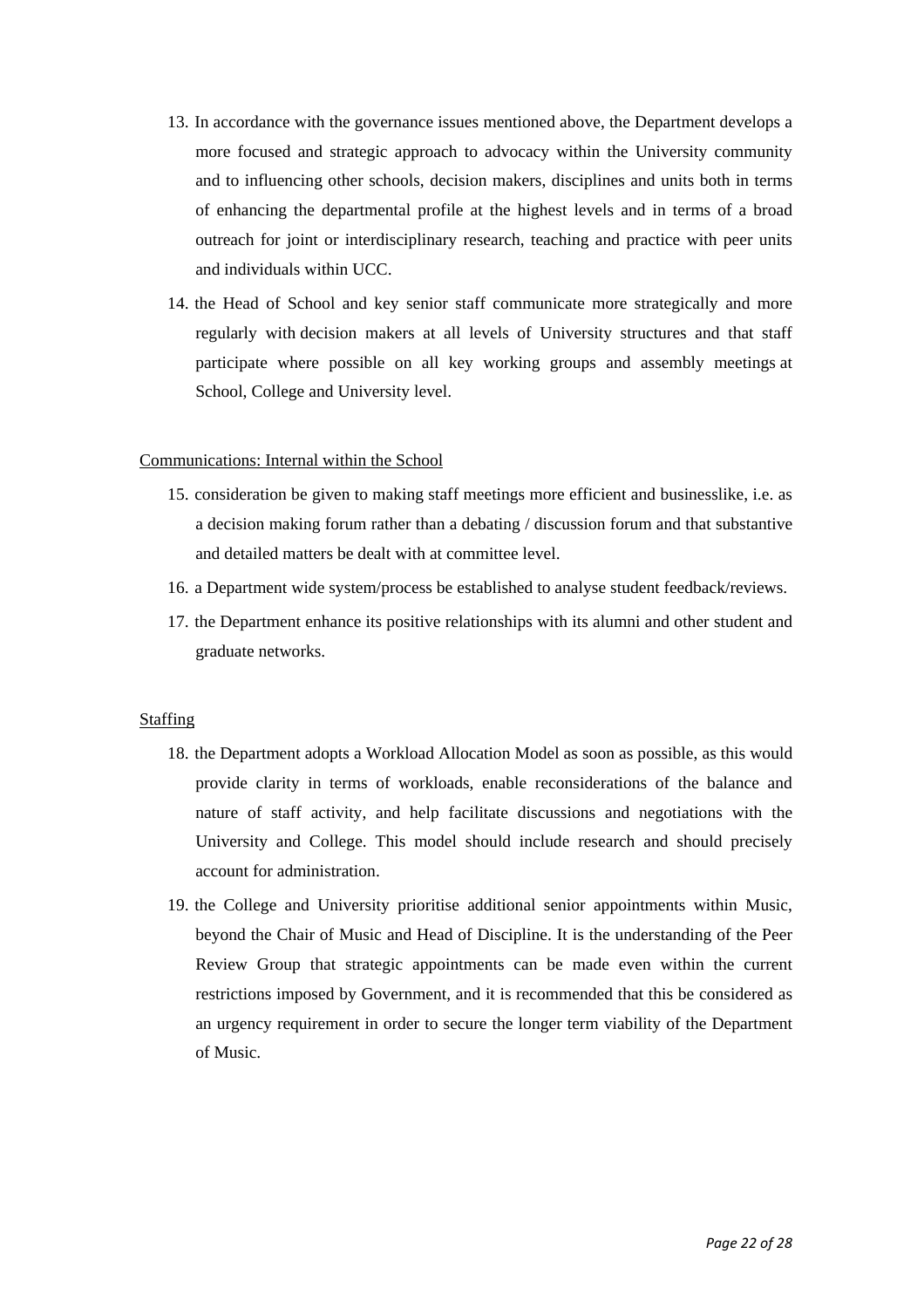Teaching and Learning

- 20. the Department reconsiders the number of joint honours combinations being offered at undergraduate level with a mind to solving the issues of timetabling and transit between the building and the main campus.
- 21. the Department reconsiders its mission in terms of research strengths and develop programme-wide learning outcomes, with a mind to student exit trajectories and employability.
- 22. a rebalancing of student numbers in favour of postgraduates is achieved.
- 23. the Department continue its process of recasting the curriculum and give strong consideration to reducing the number of programmes and modules with the following points in mind:
	- a. Making gains in workloads, efficiencies, and maximising departmental FTE income;
	- b. Improving the consistency of quality for graduates and improving their employability;
	- c. Creating greater depth through the creation of a stronger core curriculum. This might take the form of multiple cores perhaps centred around research strengths / clusters in the areas of Media Theory, Ethnography, Cultural Theory, Performance and Composition.

#### Research

- 24. the Department establishes clear, prioritised research clusters such as those noted in the SAR (media theory, ethnography, cultural theory, performance and composition) – and that these be articulated in the reconfigured mission statement and teaching and learning objectives recommended above.
- 25. the Department continues its engagement with the University in what has been a positive initial discussion about how its research activities, and specifically practicebased research activities, should be evaluated for purposes of research assessment and promotion.
- 26. the Department continues to support faculty in reaching their full research potential through the inclusion of research in a transparent and equitable workload allocation model and the development of support mechanisms for faculty interested in exploring practice-based research as a medium of publication.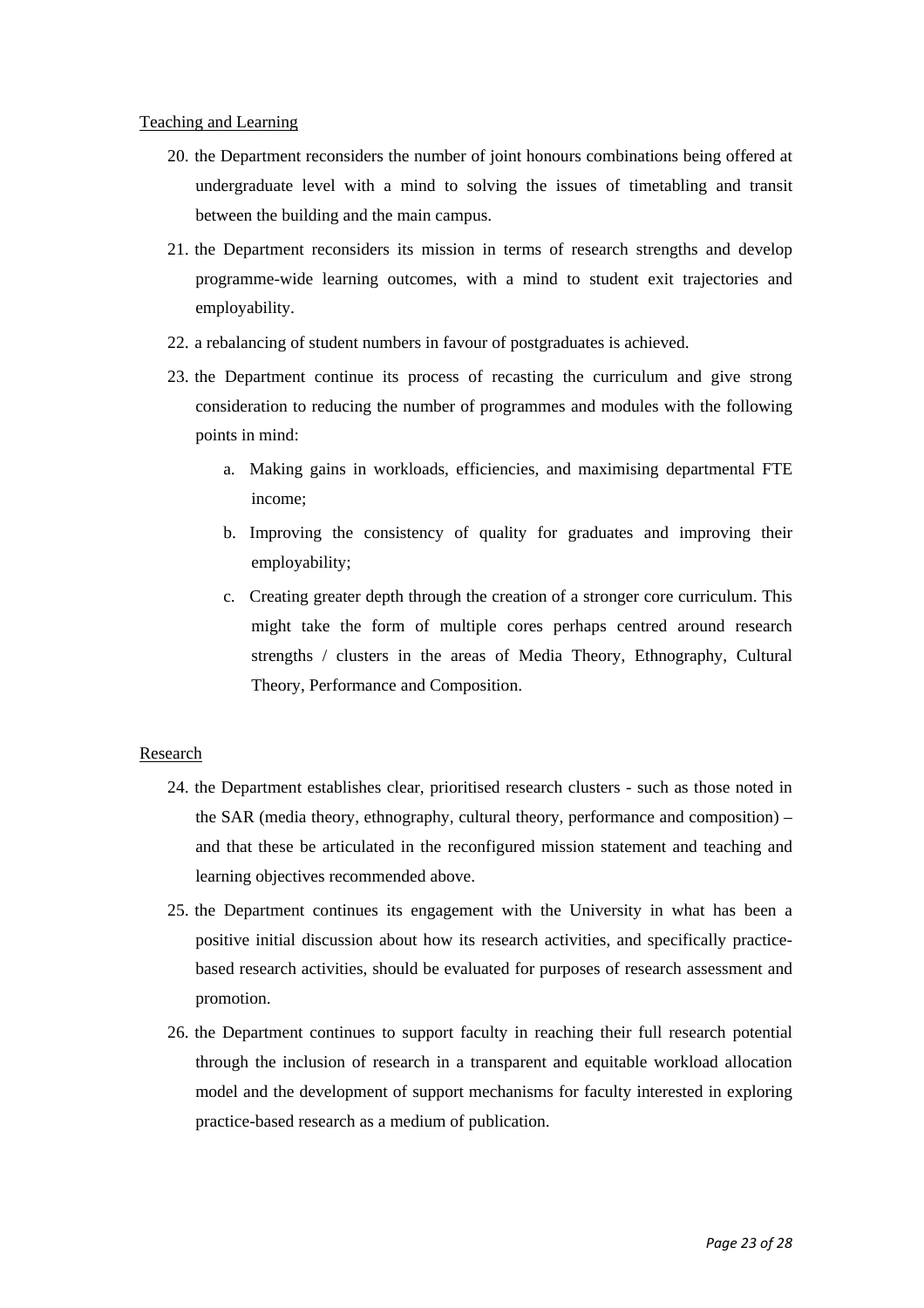- 27. the Head of College and Vice-President for Research & Innovation initiate a dialogue with the Discipline towards the establishment of clearer principles for assessing the entire spectrum of research in music.
- 28. that the Department explore the potential for increased numbers of postgraduate students.
- 29. the College of Arts, Celtic Studies and Social Sciences re-establishes its fund for postgraduate scholarships (as discussed with the Head of College) as a matter of urgency and explores means of supporting academic staff in attending research conferences and related events.
- 30. the Department initiates discussion with the Head of College and the Vice President for Research & Innovation towards the articulation of a research initiative exploring the cultural and economic impact of the arts in Ireland. This should be explored with reference to the cultural events coordinated by the Department for the public at the university, city, national and international level.

#### Finance

- 31. the Department prioritises objectives in line with its budgetary capacity.
- 32. the discipline-specific requirements be embedded in budget lines (including special building requirements, equipment, facilities etc.).
- 33. the Department explores options to accrue the full benefits of the FTE weighting for the purpose of income generation.
- 34. the Department identifies and examines priorities for the development of initiatives to raise non-exchequer funding streams for the ongoing development of the Department.

#### The Music Building

- 35. the Audits of Health and Safety, Disability / Access and Security be carried out and that the Head of School, Head of College and Head of Buildings and Estates agree a costed and phased implementation of the remedial works required.
- 36. a budget line be established by the College to meet the discipline-specific building requirements in the Music Building (including sound-proofing, temperature and humidity control in specified rooms etc).
- 37. a schedule of general repairs and maintenance to be prioritised, agreed, budgeted for and carried out.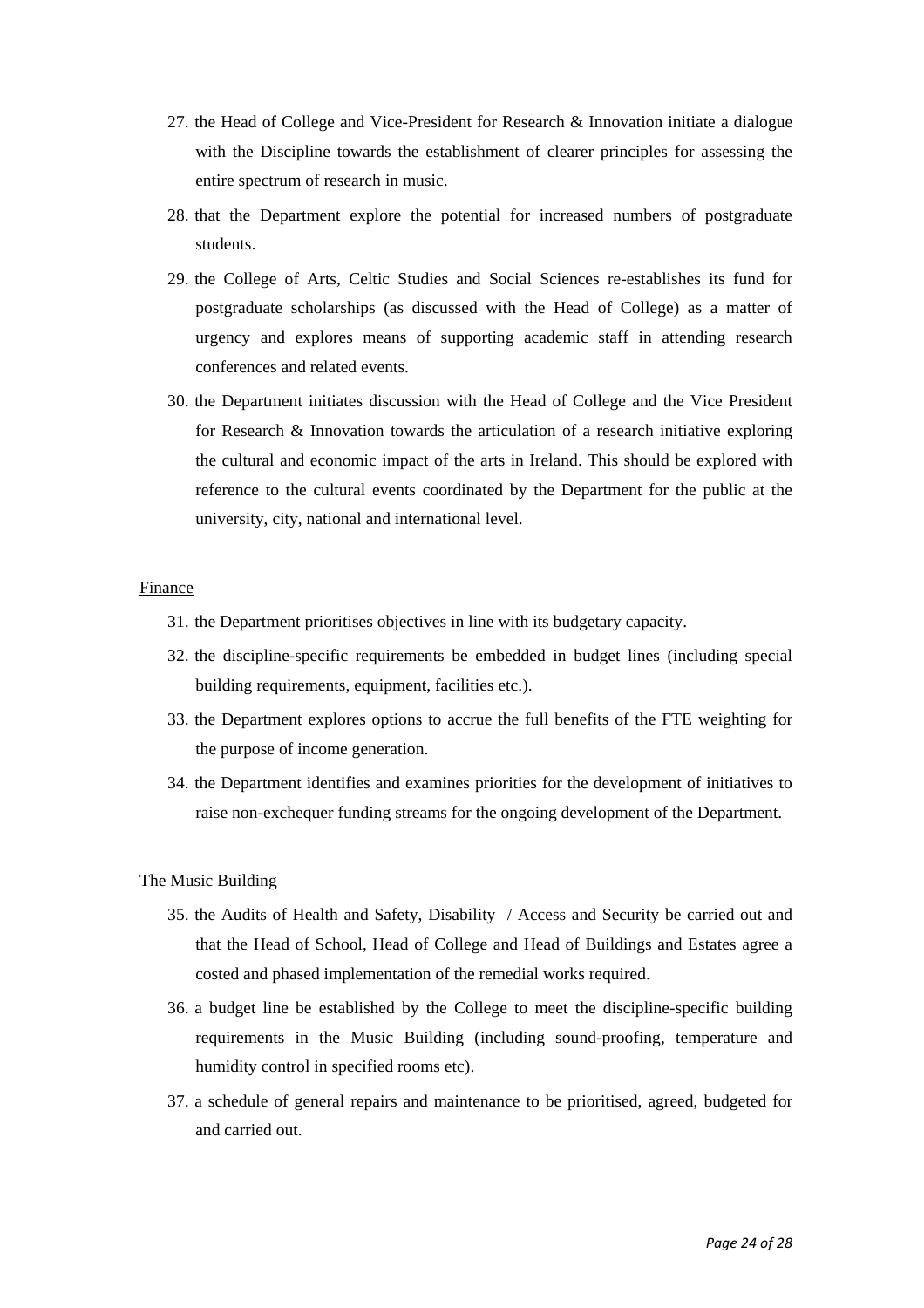#### Learning Environment

- 38. issues to do with access to and from the Music building (including links to the main University campus) be resolved and prioritised within the University's strategic plan.
- 39. full Wireless internet access be made available throughout the entire building as an immediate priority.
- 40. the deficiencies in computer laboratories need to be addressed.
- 41. Discipline-specific equipment needs be assessed and prioritised (e.g. Music Technology software / hardware, Instrument acquisition / maintenance / tuning, PA systems etc.).
- 42. the café / social area be improved, given the remote location and the lack of local facilities.
- 43. a more coherent and consistent approach to issuing front-loaded course outlines, early feedback, availability of materials, and evaluation needs to be implemented.
- 44. the traditional collections of pertinent books in the library were thin, yet the overall provision in other areas was deemed excellent.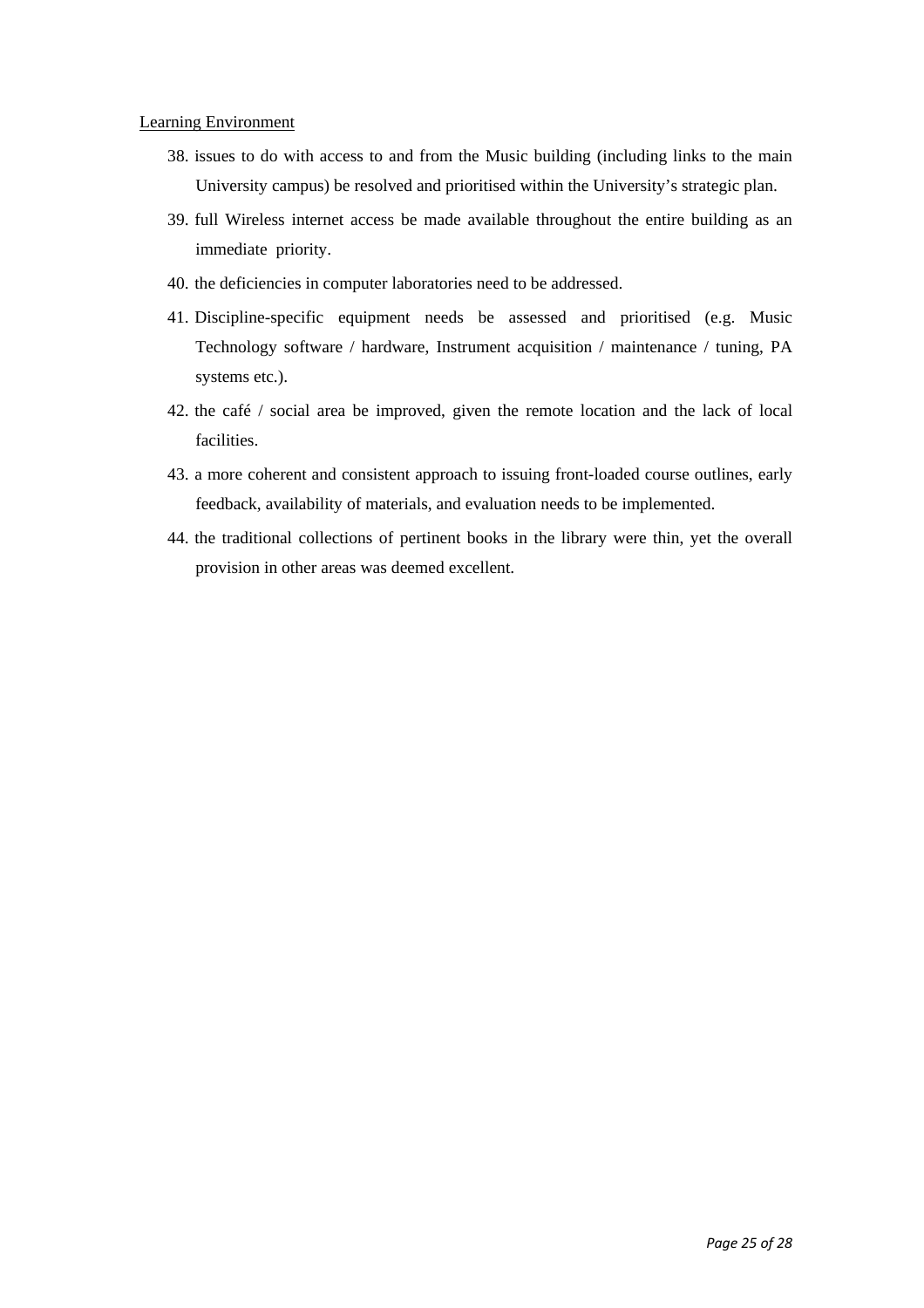### **APPENDIX A**

## **Timetable for site visit for Department of Music**

| <b>Monday 17 January 2011</b>  |                                                                                                                                                                                                                                                                                                                                 |                                                                                                                                              |  |  |
|--------------------------------|---------------------------------------------------------------------------------------------------------------------------------------------------------------------------------------------------------------------------------------------------------------------------------------------------------------------------------|----------------------------------------------------------------------------------------------------------------------------------------------|--|--|
| 16.00                          | Meeting of members of the Peer Review Group. Briefing by Ms. Aoife Ní Néill, UCC<br>Quality Promotion Unit. Final work schedule agreed and tasks assigned for the following<br>2 days. Views exchanged and identification of areas to be clarified or explored.                                                                 |                                                                                                                                              |  |  |
| 21.00                          | Informal dinner for members of the Peer Review Group with Dr. Mel Mercier (Head of<br>School) and Ms Carmel Daly, Department Administrator                                                                                                                                                                                      |                                                                                                                                              |  |  |
| <b>Tuesday 18 January 2011</b> |                                                                                                                                                                                                                                                                                                                                 |                                                                                                                                              |  |  |
| 08.30                          | Convening of Peer Review Group. Transfer to Music Building                                                                                                                                                                                                                                                                      |                                                                                                                                              |  |  |
| 08.45                          | Meeting with Dr. Mel Mercier, Head of School of Music and Theatre                                                                                                                                                                                                                                                               |                                                                                                                                              |  |  |
| 09.30                          | Group meeting with Departmental staff                                                                                                                                                                                                                                                                                           |                                                                                                                                              |  |  |
| 11.00                          | Private meetings with individual staff<br>members. Group 1:<br>Dr Chris Morris;<br>Mr. Paul O'Donnell<br>Ms Carmel Daly;<br>Dr. Melanie Marshall;<br>Dr. Paul Everett;<br>Mr. John Godfrey<br>Dr Jeffrey Weeter                                                                                                                 | Private meetings with individual staff<br>members. Group 2:<br>Ms Kelly Boyle;<br>Mr John Hough;<br>Ms Michelle Finnerty;<br>Dr Derek Cremin |  |  |
| 14.15                          | Visit to core facilities of Department, escorted by Dr. Mel Mercier and Mr. John Godfrey<br>of Department of Music                                                                                                                                                                                                              |                                                                                                                                              |  |  |
| 15.00                          | Representatives of 1 <sup>st</sup> and 2 <sup>nd</sup> Year Students:<br>Ms Katie Nora Dennison;<br>Ms Michelle Foy;<br>Ms Niamh Costello;<br>Ms Catherine Gillespie;<br>Ms Sile O'Brien;<br>Ms Eimear O'Donovan;<br>Mr Fiachra O Corragáin;<br>Ms Claudia Schwab;<br>Mr Alex Lough (visiting student from Wesleyan University) |                                                                                                                                              |  |  |
| 15.40                          | Representatives of 3 <sup>rd</sup> and 4 <sup>th</sup> Year Students:<br>Ms. Sharon Bramers;<br>Ms Tara Breen;<br>Ms. Gillian Fenton-Leogue;<br>Mr. Patrick O'Donnell;                                                                                                                                                          |                                                                                                                                              |  |  |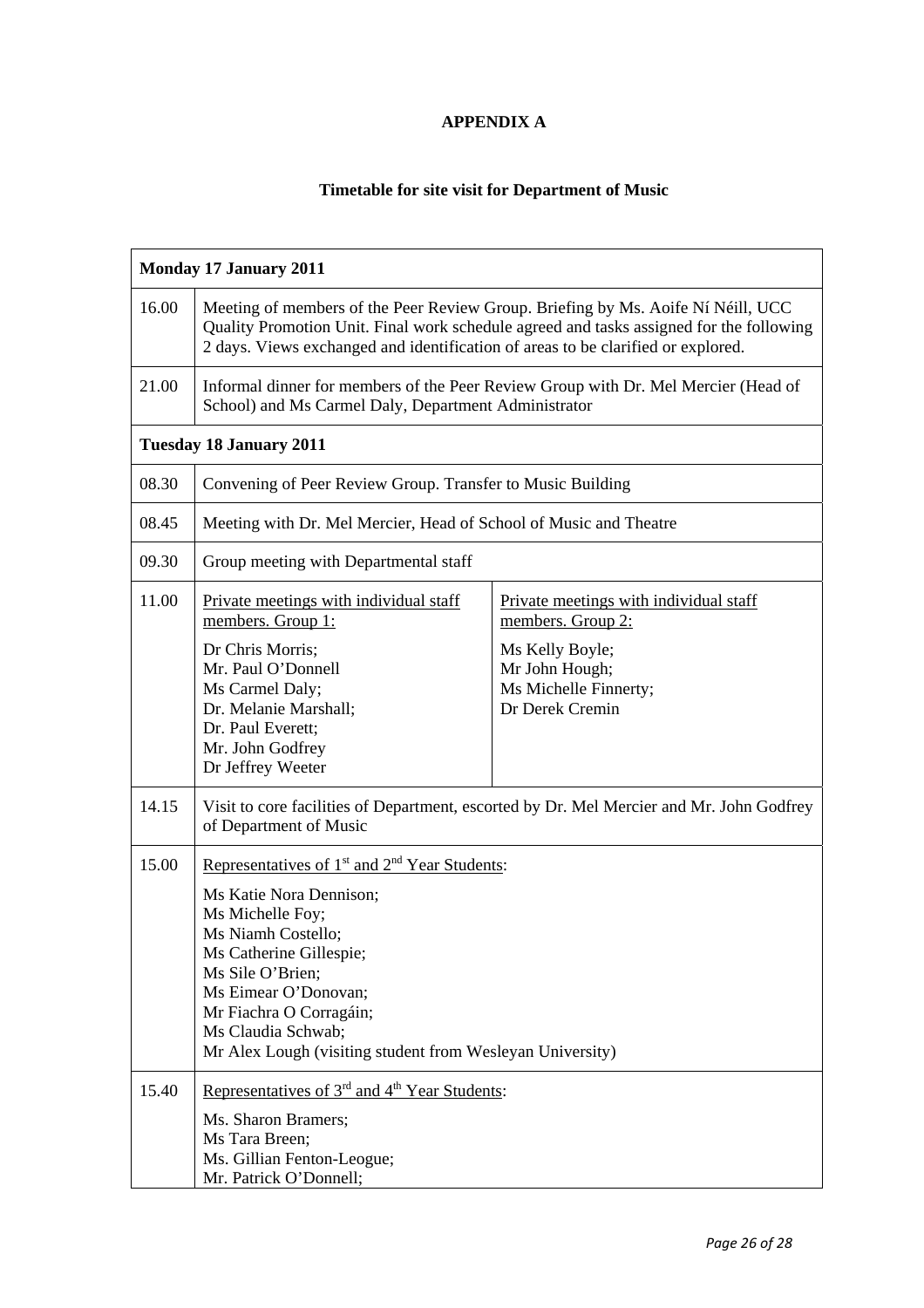|                                  | Mr. Michael Ryan;                                                                                                                                        |  |  |  |
|----------------------------------|----------------------------------------------------------------------------------------------------------------------------------------------------------|--|--|--|
|                                  | Ms Grainne Blake;                                                                                                                                        |  |  |  |
|                                  | Mr Paul Hannon;<br>Mr. Robert McDonnell;                                                                                                                 |  |  |  |
|                                  | Ms Ide O'Sullivan;                                                                                                                                       |  |  |  |
|                                  | Mr. James Gray (Diploma in Irish Traditional Music);                                                                                                     |  |  |  |
|                                  | Ms Maria Wills (H Dip in Arts).                                                                                                                          |  |  |  |
| 16.20                            | Representatives of Graduate Students:                                                                                                                    |  |  |  |
|                                  | Ms Sinead Hanrahan;                                                                                                                                      |  |  |  |
|                                  | Mr Cian Heffernan;<br>Ms Eva McMullan;                                                                                                                   |  |  |  |
|                                  | Ms Estelle Murphy                                                                                                                                        |  |  |  |
| 17.00                            |                                                                                                                                                          |  |  |  |
|                                  | Representatives of stakeholders, graduates and employers.                                                                                                |  |  |  |
|                                  | Mr. John Fitzpatrick (Festival Director, Cork International Choral Festival);                                                                            |  |  |  |
|                                  | Mr. Adrian Gebruers (Carillonneur, St. Colman's Cathedral);                                                                                              |  |  |  |
|                                  | Mr. William Hammond (Cork Folk Festival);                                                                                                                |  |  |  |
|                                  | Mr. Danny McCarthy (artist and founder member of Triskel Arts Centre and the<br>National Sculpture Factory and guest lecturer in various institutions);  |  |  |  |
|                                  | Ms Catriona Ni Shiochain (Past Graduate and School of Languages, Literature, Culture<br>and Communication, University of Limerick);                      |  |  |  |
|                                  | Ms. Margaret O'Sullivan (Graduate, cultural consultant).                                                                                                 |  |  |  |
| 18.30                            | Mr. Con O'Brien, Vice-President for the Student Experience                                                                                               |  |  |  |
| 19.00                            | Meeting of Peer Review Group to identify remaining aspects to be clarified and to<br>finalise tasks for the following day.                               |  |  |  |
|                                  | Working private dinner.                                                                                                                                  |  |  |  |
| <b>Wednesday 19 January 2011</b> |                                                                                                                                                          |  |  |  |
| 08.30                            | Convening of Peer Review Group in the Tower Room 1, North Wing, Main Quadrangle<br><b>UCC</b>                                                            |  |  |  |
| 08.45                            | Professor Paul Giller, Registrar & Senior Vice-President Academic                                                                                        |  |  |  |
| 09.15                            | Professor Grace Neville, Vice-President for Teaching and Learning                                                                                        |  |  |  |
| 09.35                            | Visit to UCC Library, meeting with Ms Margot Conrick, Head of Information Services<br>and Ronan Madden, Arts & Multimedia Librarian, Q+1, Boole Library. |  |  |  |
| 11.00                            | Mr. Cormac McSweeney, Finance Office                                                                                                                     |  |  |  |
| 11.15                            | Professor Anita Maguire, Vice-President for Research & Innovation                                                                                        |  |  |  |
| 11.35                            | Professor Caroline Fennell, Head, College of Arts, Celtic Studies and Social Sciences                                                                    |  |  |  |
| 13.15                            | Mr. Niall McAuliffe, Capital Projects Officer, Buildings and Estates Office                                                                              |  |  |  |